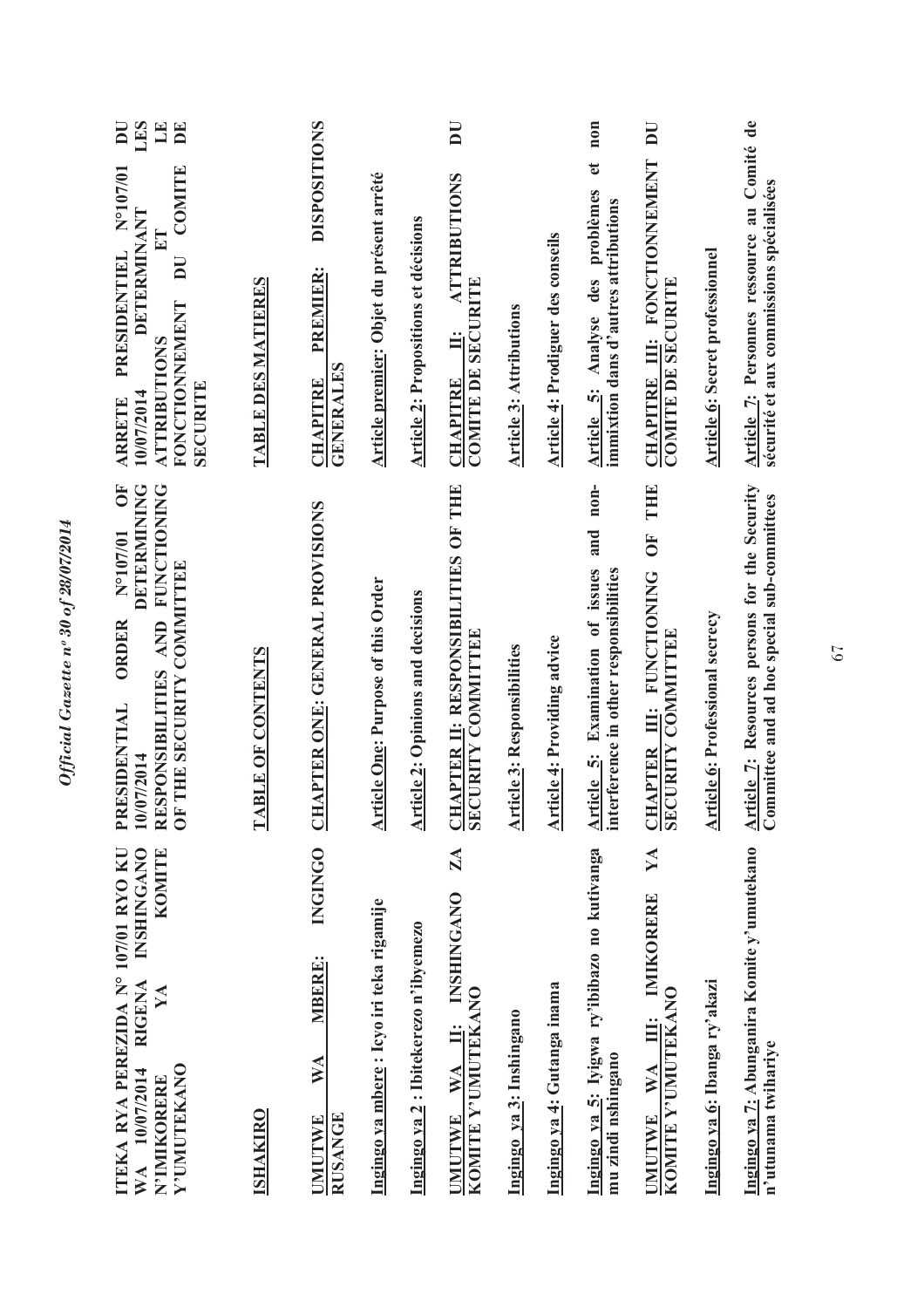| $ng_0$<br>ngombwa<br>Umubare wa<br>Ingingo ya 8:<br>inama iterane        | rticle 8: Quorum<br>₹                                                  | Article 8: Quorum                                                           |
|--------------------------------------------------------------------------|------------------------------------------------------------------------|-----------------------------------------------------------------------------|
| Ingingo ya 9: Aho inama zibera                                           | <b>Article 9: Venue of meetings</b>                                    | Article 9: Lieu de réunions                                                 |
| Ingingo ya 10: Umuhezo w'inama                                           | Article 10: In-camera meetings                                         | Article 10 : Tenue de réunion à huis clos                                   |
| Ingingo ya 11: Kuyobora impaka                                           | <b>Article 11: Discussion leading</b>                                  | Article 11 : Diriger les débats                                             |
| Ingingo ya 12: Inshingano yo kwitabira inama                             | <b>Article 12: Obligation to attend meetings</b>                       | Article 12 : Devoir de participer aux réunions                              |
| Ingingo ya 13: Gutumiza inama                                            | <b>Article 13: Convening of the meeting</b>                            | <b>Article 13: Convocation des réunions</b>                                 |
| Ingingo ya 14: Ifatwa ry'ibyemezo                                        | Article 14: Decision making process                                    | Article 14 : Prise des décisions                                            |
| Ingingo ya 15: Abasinya inyandiko y'ibyavuye<br>mu nama                  | <b>Article 15: Signatories to the meeting report</b>                   | Article 15: Signataires du compte-rendu de la<br>réunion                    |
| Ingingo ya 16: Ubufatanye bw'abagize Komite<br>y'Umutekano               | Security<br>among<br>Article 16: Collaboration<br>Committee members    | $\mathbf{u}$<br>Article 16: Collaboration des membres<br>Comité de Sécurité |
| Ingingo ya 17: Kwemeza inyandikomvugo                                    | Article 17: Approval of the report                                     | Article 17: Approbation du compte-rendu                                     |
| Ingingo ya 18: Inshingano yo kuyobora inama<br>yatumijwe                 | Obligation to chair the convened<br>Article 18:<br>meeting             | Article 18: Devoir de diriger une réunion qui a<br>été convoquée            |
| ingingo<br>Gukurikirana<br>zisuzumwa mu nama<br>$19$ :<br>$1$<br>Ingingo | Article 19: Succession of agenda items covered<br>the meeting<br>$\Xi$ | Article 19: Succession des points à l'ordre du<br><b>Jour</b>               |
| Ingingo ya 20: Imyitwarire mu nama                                       | <b>Article 20: Behaviour in meetings</b>                               | Article 20: Comportement à adopter durant la<br>reunion                     |
| Ingingo ya 21: Impaka ku byemezo                                         | <b>Article 21: Discussions about decisions</b>                         | Article 21: Discussion sur les décisions                                    |
| Ingingo ya 22: Inyandiko mvugo z'inama                                   | <b>Article 22: Reports of meetings</b>                                 | Article 22: Comptes-rendus des réunions                                     |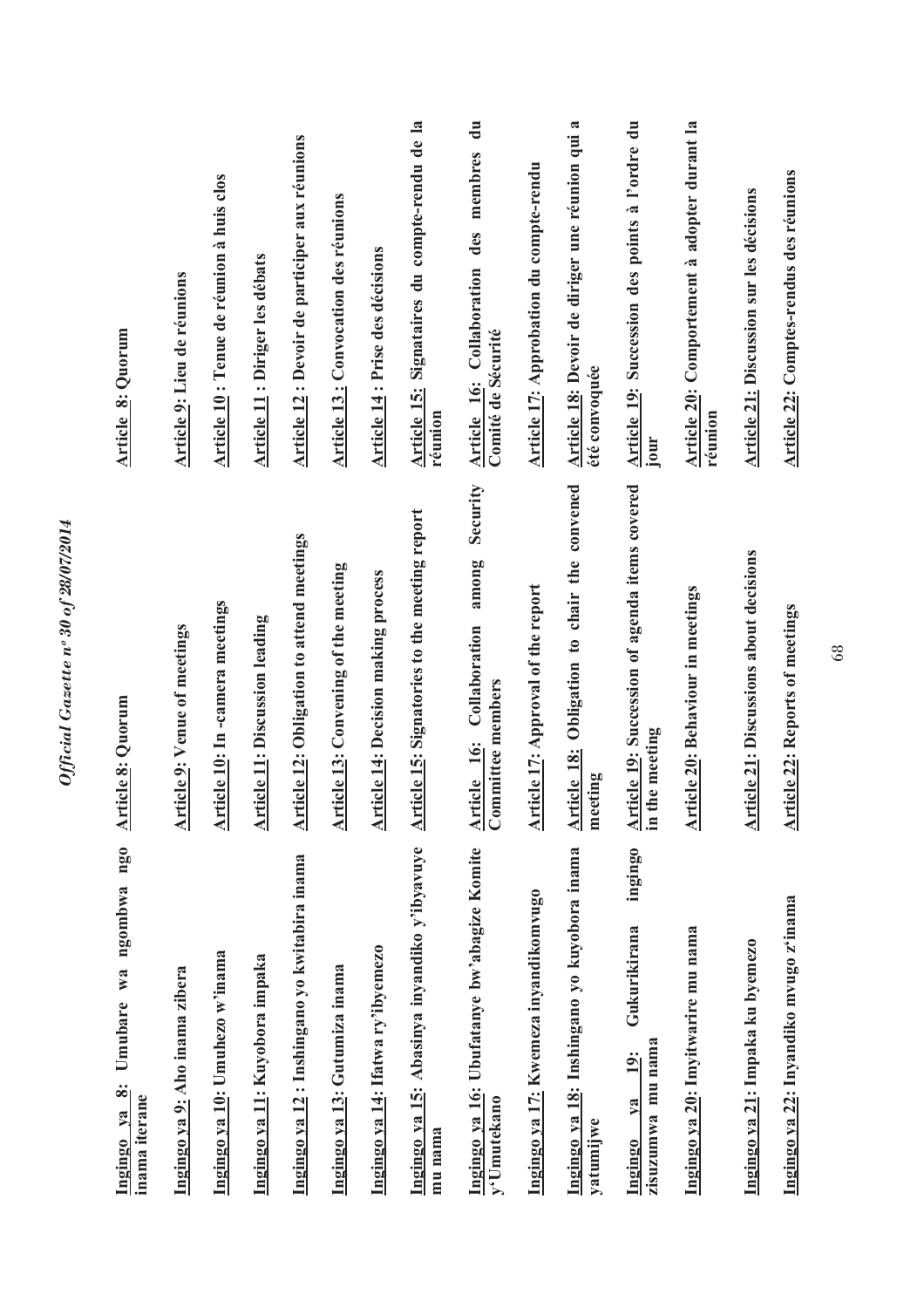| Ingingo ya 24 : Umukono ku nyandikomvugo<br>Ingingo ya 23: Itangwa ry'inyandiko mvugo | <b>Article 23: Distribution of the report</b><br>Article 24: Signing the report              | Article 24: Signature du compte-rendu<br>Article 23: Remise du compte-rendu                         |
|---------------------------------------------------------------------------------------|----------------------------------------------------------------------------------------------|-----------------------------------------------------------------------------------------------------|
| UMUTWE WA IV: INGINGO ZIHARIYE<br>KURI BURI KOMITE Y'UMUTEKANO                        | <u>CHAPTER IV</u> : SPECIAL PROVISIONS FOR<br>EACH SECURITY COMMITTEE                        | <b>DISPOSITIONS</b><br>PARTICULIERES A CHAQUE COMITE DE<br>Ë.<br><b>CHAPITRE</b><br><b>SECURITE</b> |
| Icyiciro cya mbere: Komite y'Umutekano ku<br>rwego rw'Intara                          | <b>Section One: Provincial Security committee</b>                                            | Comité de Sécurité au<br>niveau de la Province<br>Section première:                                 |
| Ingingo ya 25: Abagize Komite y'umutekano<br>itaguye                                  | restricted<br>of the<br>Article 25: Composition<br>Security Committee<br>curity Committee    | Article 25: Membres du Comité de Sécurité<br>restreint                                              |
| Ingingo ya 26: Abagize Komite y'umutekano<br>yaguye                                   | <b>Article 26: Composition of the broad Security</b><br>Committee                            | Membres du Comité de sécurité<br>Article 26:<br>élargi                                              |
| Komite<br>kwa<br>Guterana<br>27:<br>y'Umutekano<br>$va$<br>Ingingo                    | Security<br>the<br>$\mathfrak{h}$<br>Convening<br>Article 27:<br>Committee                   | Tenue de réunion du Comité de<br>Article 27:<br>Sécurité                                            |
| Ingingo ya 28: Gutanga inama                                                          | Article 28: Provision of advice                                                              | <b>Article 28: Prodiguer des conseils</b>                                                           |
| Ingingo ya 29: Raporo ya Komite y'Umutekano                                           | <b>Article 29: Security Committee Report</b>                                                 | Article 29: Rapport du Comité de Sécurité                                                           |
| Icyiciro cya 2: Komite y'Umutekano y'Umujyi<br>wa Kigali                              | Section 2: Security Committee in the City of f<br>Kigali<br>igali                            | Section 2: Comité de Sécurité de la Ville de<br>Kigali                                              |
| Ingingo ya 30: Abagize Komite y'umutekano<br>itaguye y'Umujyi wa Kigali               | Security Committee in the City of Kigali<br><b>Article 30: Composition of the restricted</b> | Article 30: Membres du Comité de Sécurité<br>restreint de la Ville de Kigali                        |
| Ingingo ya 31: Abagize Komite y'umutekano<br>yaguye y'Umujyi wa Kigali                | <b>Article 31:</b> Composition of the broad Security<br>Committee in the City of Kigali      | Article 31: Membres du Comité de Sécurité<br>élargi de la Ville de Kigali                           |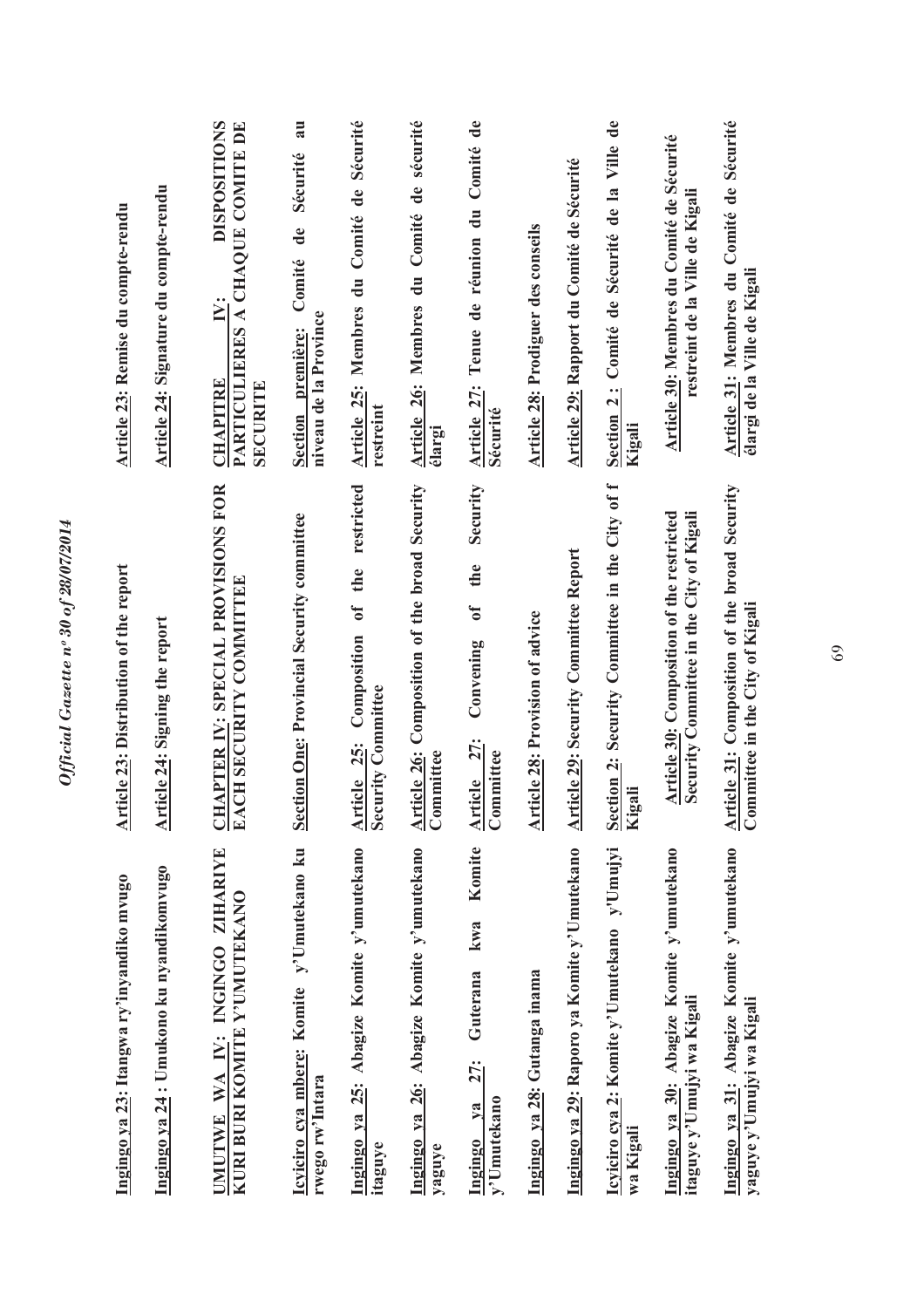| Komite<br>kwa<br>Guterana<br>32:<br>y'umutekano<br>$1$<br>Ingingo                       | Security<br>the<br>$\mathbf{0}$<br>Convening<br>Article 32:<br>Committee              | Article 32: Tenue du Comité de Sécurité                                                |
|-----------------------------------------------------------------------------------------|---------------------------------------------------------------------------------------|----------------------------------------------------------------------------------------|
| Ingingo ya 33: Gutanga inama                                                            | <b>Article 33: Provision of advice</b>                                                | <b>Article 33: Prodiguer des conseils</b>                                              |
| Komite<br>$y$ a<br>y'Umutekano mu gihe cy'amatora<br>Imikorere<br>34:<br>$1$<br>Ingingo | Security<br>$\frac{\text{Article } 34}{\text{ Committee during the election period}}$ | de<br>Comité<br>Sécurité durant la période électorale<br>Article 34: Fonctionnement du |
| Ingingo ya 35: Raporo ya Komite y'Umutekano                                             | <b>Article 35: Security Committee report</b>                                          | Article 35: Rapport du Comité de Sécurité                                              |
| mu<br>Komite y'Umutekano<br>$\ddot{\bm{c}}$<br>cya<br><b>Icviciro</b><br>Karere         | <b>Section 3: District Security Committee</b>                                         | Section 3: Comité de Sécurité au niveau du<br>District                                 |
| Ingingo ya 36: Abagize Komite y'umutekano<br>itaguye                                    | Article 36: Composition of the restricted<br>Security Committee                       | Article 36: Membres du Comité de Sécurité<br>restreint                                 |
| Ingingo ya 37: Abagize Komite y'umutekano<br>yaguye y'Akarere                           | <b>Article 37: Broad District Security Committee</b><br>members                       | Article 37: Membres du Comité de Sécurité<br>élargi au niveau du District              |
| Ingingo ya 38 : Guterana kw'inama za Komite<br>y'umutekano                              | Convening of Security Committee<br>Article 38:<br>meetings                            | Article 38: Tenue des réunions du Comité de<br>Sécurité                                |
| Ingingo ya 39: Gutanga inama                                                            | <b>Article 39: Provision of advice</b>                                                | <b>Article 39: Prodiguer des conseils</b>                                              |
| Ingingo ya 40: Raporo za Komite y'umutekano                                             | <b>Article 40: Security Committee reports</b>                                         | Article 40: Rapports du Comité de Sécurité                                             |
| mu<br>Komite y'umutekano<br>$\ddot{+}$<br>Icviciro cya<br>Murenge                       | <b>Section 4: Sector Security Committee</b>                                           | Section 4: Comité de Sécurité au niveau du<br><b>Secteur</b>                           |
| Ingingo ya 41: Abagize Komite y'umutekano                                               | Security<br>the<br>$\overline{\mathbf{a}}$<br>Composition<br>Article 41:<br>Committee | Article 41: Membres du Comité de Sécurité                                              |
| Ingingo ya 42: Komite y'Umutekano yaguye                                                | <b>Article 42: Broad Security Committee</b>                                           | Article 42: Membres du Comité de Sécurité<br>élargi                                    |

Official Gazette nº 30 of 28/07/2014 *Official Gazette nᵒ 30 of 28/07/2014*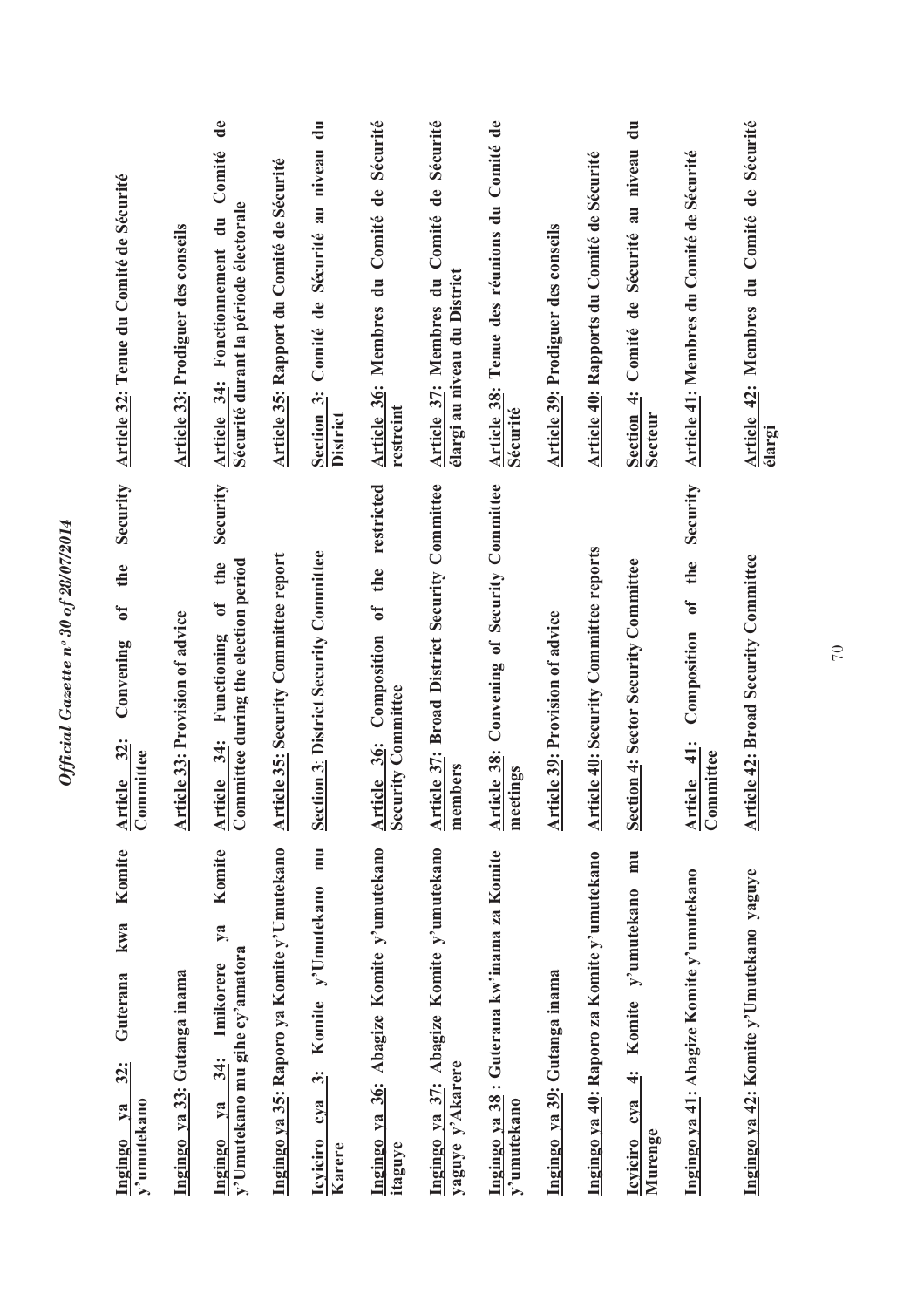| Article 43: Tenue de réunion du Comité de<br>Sécurité<br><b>Article 43: Sitting of the Security Committee</b> | <b>Article 44: Prodiguer des conseils</b> | Article 45: Reports of Security Committee Article 45: Rapports du Comité de Sécurité | CHAPITRE V: DISPOSITIONS DIVERSES<br>ET FINALES<br><b>AND</b><br>CHAPTER V: MISCELLANEOUS | Article 46: Instructions du Ministre ayant<br>l'administration locale dans ses attributions<br>Article 46: Instructions of the Minister in | Article 47: Disposition abrogatoire                               | Article 48: Autorités chargées de l'exécution du<br>présent arrêté<br>Article 48: Authorities responsible for the | Article 49: Entrée en vigueur                                |
|---------------------------------------------------------------------------------------------------------------|-------------------------------------------|--------------------------------------------------------------------------------------|-------------------------------------------------------------------------------------------|--------------------------------------------------------------------------------------------------------------------------------------------|-------------------------------------------------------------------|-------------------------------------------------------------------------------------------------------------------|--------------------------------------------------------------|
|                                                                                                               | Article 44: Provision of advice           | meetings                                                                             | FINAL PROVISIONS                                                                          | charge of local Government                                                                                                                 | <b>Article 47: Repealing provision</b>                            | implementation of this Order                                                                                      | <b>Article 49: Commencement</b>                              |
| Komite<br>kwa<br>Guterana<br>Ingingo ya 43:<br>y'umutekano                                                    | Ingingo ya 44: Gutanga inama              | Ingingo ya 45: Raporo z'inama za Komite<br>y'umutekano                               | UMUTWE WA V: INGINGO ZINYURANYE<br>N'IZISOZA                                              | Ingingo ya 46: Amabwiriza ya Minisitiri ufite<br>ubutegetsi bw'lgihugu mu nshingano ze                                                     | ry'ingingo<br>Ingingo ya 47: Ivanywaho<br>zinyuranyije n'iri teka | Ingingo ya 48: Abashinzwe kubahiriza iri teka                                                                     | Igihe iri teka ritangira<br>49:<br>Ingingo ya<br>gukurikizwa |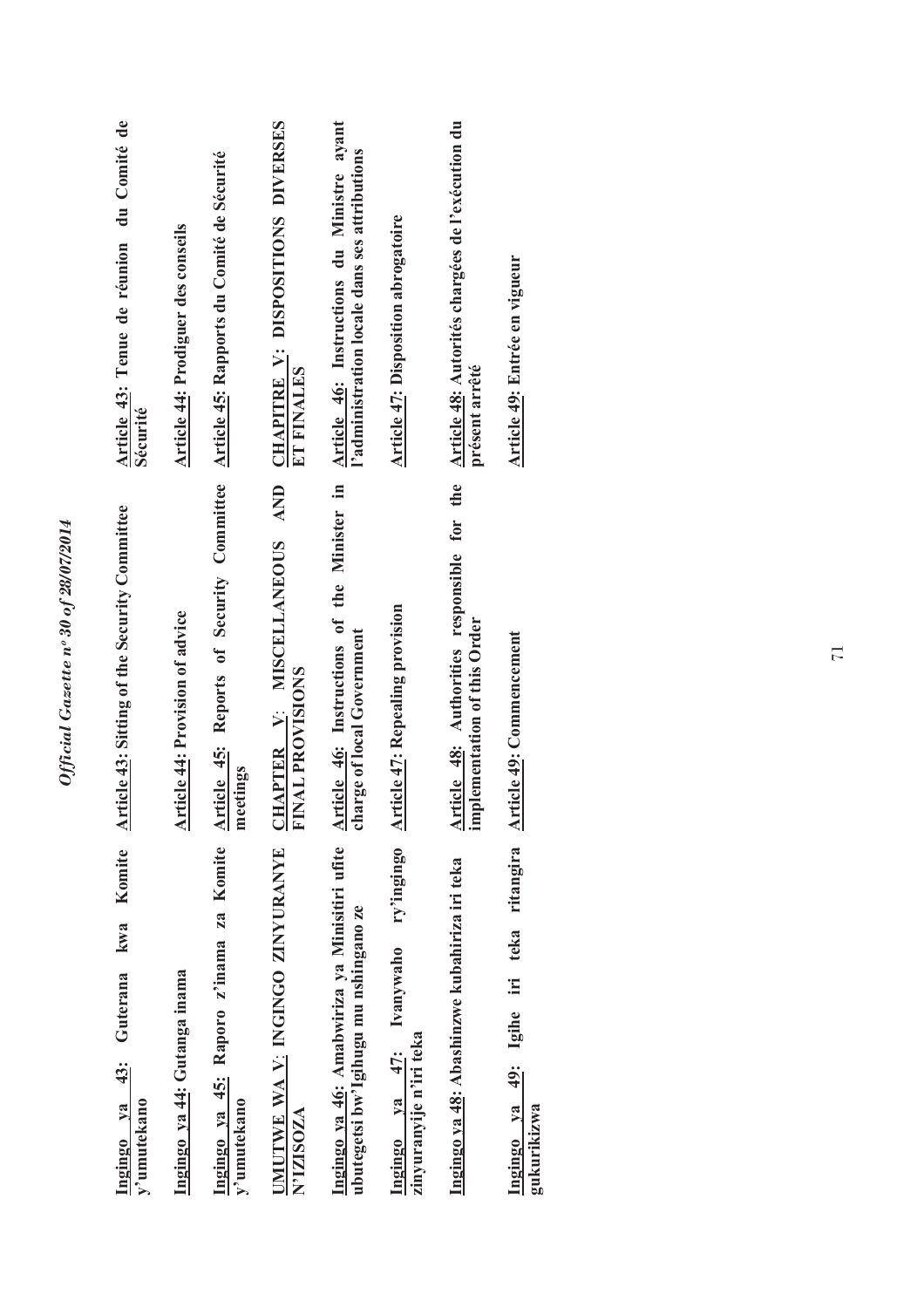| ITEKA RYA PEREZIDA Nº 107/01 RYO KU<br><b>INSHINGANO</b><br>KOMITE<br><b>RIGENA</b><br>YA<br>Y'UMUTEKANO<br>WA 10/07/2014<br>N'IMIKORERE                                                                    | <b>DETERMINING</b><br>ŌF<br><b>FUNCTIONING</b><br>N°107/01<br>F THE SECURITY COMMITTEE<br><b>AND</b><br><b>ORDER</b><br>RESPONSIBILITIES<br>PRESIDENTIAL<br>10/07/2014<br>$\overline{\circ}$ | LI<br>LES<br>$\overline{\mathbf{D}}$<br>$\mathbf{D}$ E<br>N°107/01<br>COMITE<br>DETERMINANT<br>PRESIDENTIEL<br>$\overline{\mathbf{D}}$<br><b>FONCTIONNEMENT</b><br>ATTRIBUTIONS<br><b>SECURITE</b><br>10/07/2014<br><b>ARRETE</b> |
|-------------------------------------------------------------------------------------------------------------------------------------------------------------------------------------------------------------|----------------------------------------------------------------------------------------------------------------------------------------------------------------------------------------------|-----------------------------------------------------------------------------------------------------------------------------------------------------------------------------------------------------------------------------------|
| Twebwe, KAGAME Paul,<br>Perezida wa Repubulika;                                                                                                                                                             | President of the Republic;<br>We, KAGAME Paul                                                                                                                                                | Président de la République;<br>Nous, KAGAME Paul,                                                                                                                                                                                 |
| y'u Rwanda ryo ku wa 04 Kamena 2003 nk'uko<br>Dushingiye ku Itegeko Nshinga rya Repubulika<br>ryavuguruwe kugeza ubu, cyane cyane mu ngingo<br>zaryo, iya 112, iya 121 n'iya 201;                           | Pursuant to the Constitution of the Republic of<br>Rwanda of 04 June 2003 as amended to date,<br>especially in Articles 112, 121 and 201;                                                    | Vu la Constitution de la République du Rwanda<br>du 04 juin 2003 telle que révisée à ce jour,<br>spécialement en ses articles 112, 121 et 201;                                                                                    |
| Dushingiye ku Itegeko nº 14/2013 ryo kuwa<br>25/03/2013 rigena Imitunganyirize n'imikorere<br>by'Intara, cyane cyane mu ngingo yaryo ya 17;                                                                 | determining the organisation and functioning of<br>Pursuant to Law n° 14/2013 of 25/03/2013<br>Provinces, especially in Article 17                                                           | Vu la Loi nº 14/2013 du 25/03/2013 déterminant<br>le fonctionnement et l'organisation des Provinces,<br>spécialement en son article 17;                                                                                           |
| Dushingiye ku Itegeko nº 87/2013 ryo ku wa<br>11/09/2013 rigena imitunganyirize n'imikorere<br>zegerejwe<br>abaturage cyane cyane mu ngingo zaryo, iya 86<br>y'Inzego z'imitegekere y'Igihugu<br>n'iya 198; | determining the organisation and functioning of<br>of 11/09/2013<br>the national decentralised administrative entities,<br>especially in Articles 86 and 198;<br>Pursuant to Law n° 87/2013  | Vu la Loi nº 87/2013 du 11/09/2013 déterminant<br>l'organisation et le fonctionnement des entités<br>administratives décentralisées, spécialement en<br>ses articles 86 et 198                                                    |
| Bisabwe na Minisitiri w'Ubutegetsi bw'Igihugu;                                                                                                                                                              | of Local<br>Minister<br>the<br>$\lambda$ q<br>proposal<br>Government;<br>$\delta$                                                                                                            | Sur proposition du Ministre de l'Administration<br>Locale;                                                                                                                                                                        |
| Inama y' Abaminisitiri yateranye kuwa 28/03/2014<br>imaze kubisuzuma no kubyemeza;                                                                                                                          | After consideration and approval by the Cabinet,<br>in its session of $28/03/2014$ ;                                                                                                         | Après examen et adoption par le Conseil des<br>Ministres, en sa séance du 28/03/2014                                                                                                                                              |
| <b>TWATEGETSE KANDI DUTEGETSE</b>                                                                                                                                                                           | AVE ORDERED AND HEREBY ORDER:<br>耳                                                                                                                                                           | AVONS ARRETE ET ARRETONS                                                                                                                                                                                                          |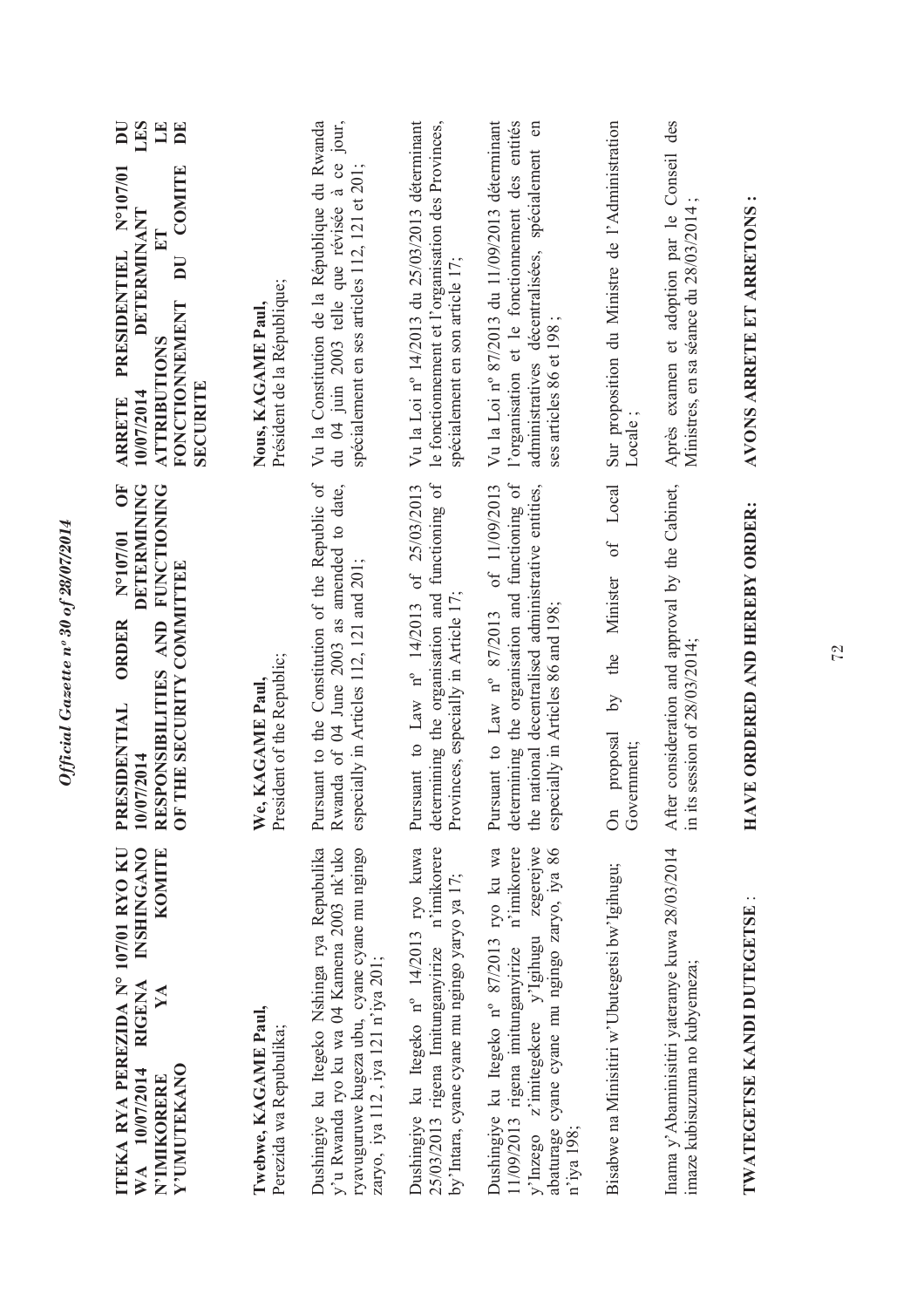| <b>DISPOSITIONS</b><br><b>PREMIER:</b><br><b>GENERALES</b><br><b>CHAPITRE</b>        | Article premier: Objet du présent arrêté  | l'organisation et le fonctionnement du Comité de<br>sécurité au niveau de la Province, de la Ville de<br>présent arrêté détermine les attributions,<br>Kigali, du District et du Secteur<br>$\overline{\mathbb{L}}$ | Article 2: Propositions et décisions     | mentionnées à l'article premier du présent arrêté<br>émet des opinions et prend toutes les décisions<br>visant à assurer le contrôle de la sécurité<br>personnes et des biens dans le respect des lois.<br>Le Comité de sécurité au niveau des<br>$\overline{a}$<br>$\Xi$<br>aiming | <b>ATTRIBUTIONS</b><br><b>COMITE DE SECURITE</b><br>Ë<br><b>CHAPITRE</b>              | <b>Article 3: Attributions</b>     | Le Comité de sécurité prend des mesures et des<br>pouvant porter<br>atteinte à la sécurité en ce qui suit<br>décisions sur des problèmes<br>may | $\cdot$ $\sim$<br>1° la sécurité dans les écoles | les problèmes pouvant susciter la division<br>l'idéologie<br>crimes<br>d'autres<br>et la discrimination,<br>génocide et<br>$\frac{1}{2}$<br>and | les problèmes liés au vagabondage, à la<br>prostitution, aux stupéfiants et d'autres<br>l'humanité;<br>$3^{\circ}$ |
|--------------------------------------------------------------------------------------|-------------------------------------------|---------------------------------------------------------------------------------------------------------------------------------------------------------------------------------------------------------------------|------------------------------------------|-------------------------------------------------------------------------------------------------------------------------------------------------------------------------------------------------------------------------------------------------------------------------------------|---------------------------------------------------------------------------------------|------------------------------------|-------------------------------------------------------------------------------------------------------------------------------------------------|--------------------------------------------------|-------------------------------------------------------------------------------------------------------------------------------------------------|--------------------------------------------------------------------------------------------------------------------|
| APTER ONE: GENERAL PROVISIONS<br><b>ED</b>                                           | <b>Article One: Purpose of this Order</b> | This Order determines responsibilities, structure<br>functioning of Security Committees at the<br>levels of Provinces, City of Kigali, District and<br>Sector.<br>and                                               | <b>Article 2: Opinions and decisions</b> | Security Committee at these levels provided<br>by Article One of this Order shall give<br>ensuring the security of people and assets<br>all decisions<br>accordance with the law.<br>opinions and takes<br>The<br>for                                                               | <b>CHAPTER II: RESPONSIBILITIES OF THE</b><br><b>SECURITY COMMITTEE</b>               | <b>Article 3: Responsibilities</b> | Security Committee develops strategies and<br>makes decisions on the problems that<br>jeopardise security in the following areas:<br>The        | security in schools;<br>$\overline{\phantom{0}}$ | problems likely to trigger divisionism and<br>genocide ideology<br>other crimes against humanity;<br>discrimination,<br>$\tilde{c}$             | problems related to vagrancy, prostitution,<br>drugs abuse and other problems likely to<br>$3^{\circ}$             |
| <b>INGINGO</b><br><b>MBERE:</b><br>$\mathbb{N}$ A<br><b>RUSANGE</b><br><b>UMUTWE</b> | Ingingo ya mbere: Icyo iri teka rigamije  | Iri teka rigena inshingano, imiterere n'imikorere<br>urw'Akarere<br>bya Komite y'Umutekano ku rwego rw'Intara,<br>Kigali,<br>wa<br>n'urw'Umurenge.<br>$uvw'$ Umuj $vi$                                              | Ingingo ya 2: Ibitekerezo n'ibyemezo     | Komite y'Umutekano ku nzego ziteganywa mu<br>hubahirijwe<br>ngingo ya mbere y'iri teka itanga ibitekerezo<br>kandi igafata ibyemezo byose bigamije gucunga<br>n'ibintu<br>w'abantu<br>amategeko.<br>umutekano                                                                       | $\mathbf{Z}$<br><b>INSHINGANO</b><br>KOMITE Y'UMUTEKANO<br>$\ddot{=}$<br>WA<br>UMUTWE | Ingingo ya 3: Inshingano           | Komite y'umutekano ifata ingamba n'ibyemezo<br>ku bibazo byahungabanya umutekano bijyanye<br>n'ibi bikurikira:                                  | 1° umutekano mu mashuri;                         | ibibazo bishobora gukurura amacakubiri<br>n'ivangura, ingengabitekerezo ya jenoside<br>n'ibindi byaha byibasiye inyokomuntu;<br>$\frac{1}{2}$   | ibibazo bijyanye n'ubuzererezi, uburaya,<br>ibiyobyabwenge n'ibindi bishobora kuba<br>$3^\circ$                    |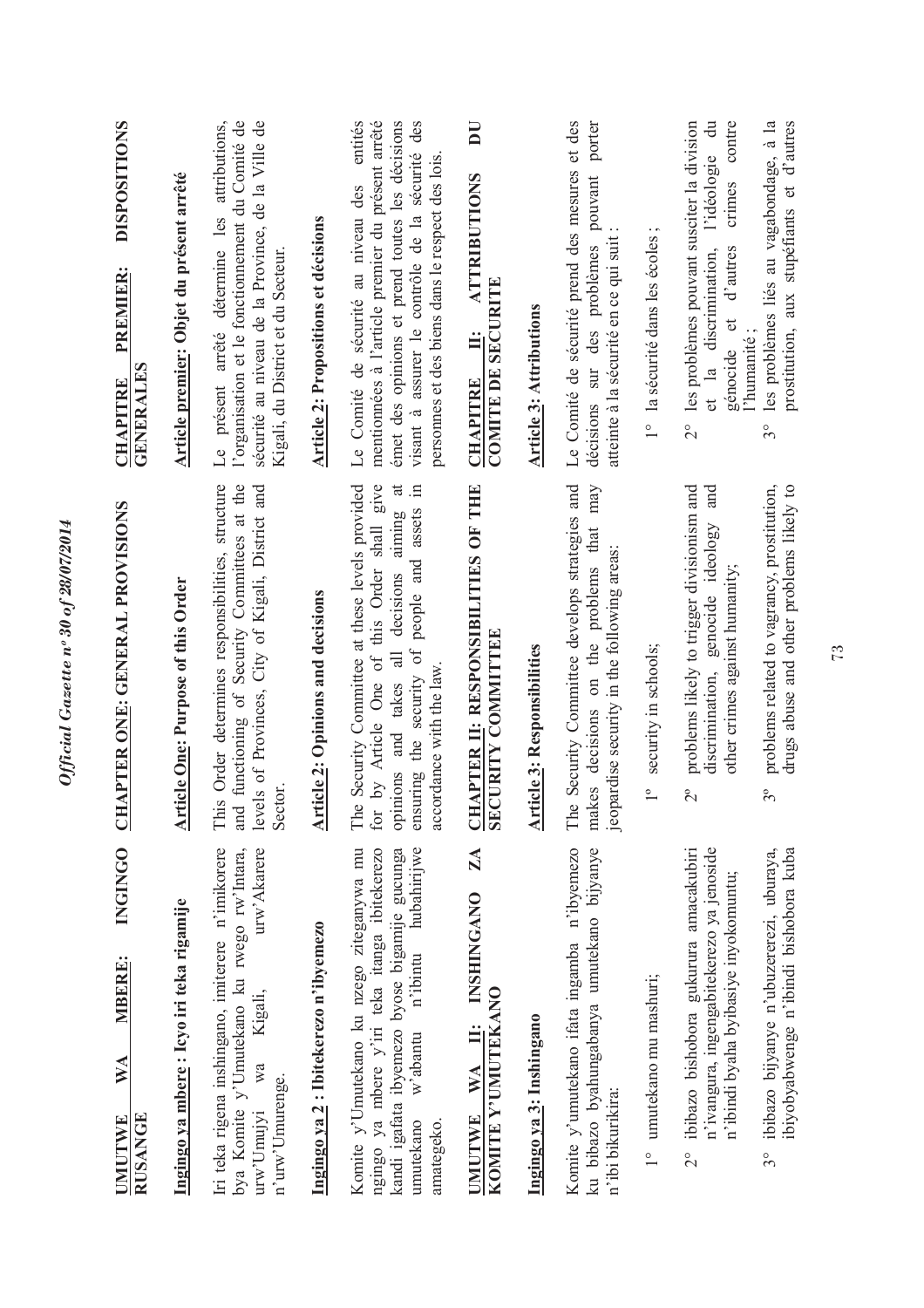| problèmes qui peuvent être la cause de<br>de leurs<br>l'insécurité des personnes et | cela peut nuire à la sécurité générale et<br>des<br>grandes et petites routes dans le cas où<br>les problèmes liés à l'utilisation<br>celle des personnes<br>biens;<br>$\frac{1}{4}$ | d'environnement, de disette, de maladies<br>à<br>d'éducation,<br>et toutes sortes de pandémies et autres<br>porter atteinte<br>sécurité des personnes et de leurs biens.<br>santé,<br>problèmes pouvant<br>ප්<br>les questions<br>50 | doivent être automatiquement exécutées dans le<br>Le Comité de Sécurité prend les décisions qui<br>cas ou ceux qui perturbent la sécurité envisagent<br>atteinte au développement du pays et au bien-être<br>de tuer des gens, de démolir des infrastructures et<br>de mener toutes sortes d'actions pouvant porter<br>de la population | Article 4 : Prodiguer des conseils | l'organe exécutif se trouvant au niveau de l'entité<br>administrative concernée relatifs aux décisions qui<br>sont automatiquement exécutées dans la mesure<br>-ದ<br>peuvent être promptement prises et ces décisions<br>Le Comité de sécurité prodigue des conseils<br>où elles ne sont pas contraires à la loi | non<br>đ<br>Article 5: Analyse des problèmes<br>immixtion dans d'autres attributions         | Le Comité de sécurité a le droit d'analyser le cas                |
|-------------------------------------------------------------------------------------|--------------------------------------------------------------------------------------------------------------------------------------------------------------------------------------|--------------------------------------------------------------------------------------------------------------------------------------------------------------------------------------------------------------------------------------|-----------------------------------------------------------------------------------------------------------------------------------------------------------------------------------------------------------------------------------------------------------------------------------------------------------------------------------------|------------------------------------|------------------------------------------------------------------------------------------------------------------------------------------------------------------------------------------------------------------------------------------------------------------------------------------------------------------|----------------------------------------------------------------------------------------------|-------------------------------------------------------------------|
| be at the origin of insecurity for the<br>population and their assets:              | problems related to the utilisation of<br>major and feeder roads when this may<br>jeopardise the security of people and all<br>assets<br>$\frac{1}{4}$                               | issues of health, education, environment,<br>event that may have consequences on the<br>famine, any epidemics and any other<br>security of the population and their assets.<br>$5^{\circ}$                                           | Security Committee shall take decisions that<br>infrastructure and in case of any other activities<br>and the<br>can be immediately implemented where security<br>disturbers aim at killing the population, destroy<br>development<br>thwarting the national<br>welfare of the population<br>$\circ$<br>É                               | <b>Article 4: Providing advice</b> | the<br>and implemented urgently as long as they are not<br>Executive Organ at the level of the concerned<br>administrative entity on the decisions to be taken<br>advise<br>shall<br>Security Committee<br>contrary to the laws.<br>The                                                                          | $n$ on-<br>and<br>Article 5: Examination of issues<br>interference in other responsibilities | Security Committee shall have the right to<br>$\ddot{\circ}$<br>Ê |
| intandaro y'umutekano muke mu baturage<br>no ku bintu byabo;                        | igihe<br>w'abantu<br>n'imikoreshereze<br>n'imito<br>umutekano<br>minini<br>bijyanye<br>n'ibintu byose.<br>byabangamira<br>y'imihanda<br>ibibazo<br>$\frac{1}{4}$                     | ibibazo by'ubuzima, uburezi, ibidukikije,<br>amapfa, indwara n'ibyorezo by'ubwoko<br>bwose n'ibindi byose byagira ingaruka ku<br>mutekano w'abaturage n'ibintu byabo.<br>50                                                          | Komite y'umutekano ifata ibyemezo bihita<br>bishyirwa mu bikorwa iyo abahungabanya<br>umutekano baba bagamije kwica abaturage,<br>gusenya ibikorwa remezo n'ibindi bikorwa byose<br>y'Igihugu<br>amajyambere<br>n'imibereho myiza y'abaturage.<br>byabangamira                                                                          | Ingingo ya 4: Gutanga inama        | urwego<br>nshingwabikorwa ruri ku rwego rw'imitegekere<br>y'lgihugu bireba ku byemezo byafatwa ku buryo<br>bwihuse kandi ibyo byemezo bihita bishyirwa mu<br>bikorwa mu gihe bitanyuranyije n'amategeko<br>Komite y'umutekano igira inama                                                                        | Ingingo ya 5: Iyigwa ry'ibibazo no kutivanga<br>mu zindi nshingano                           | bwo<br>Komite y'umutekano ifite uburenganzira                     |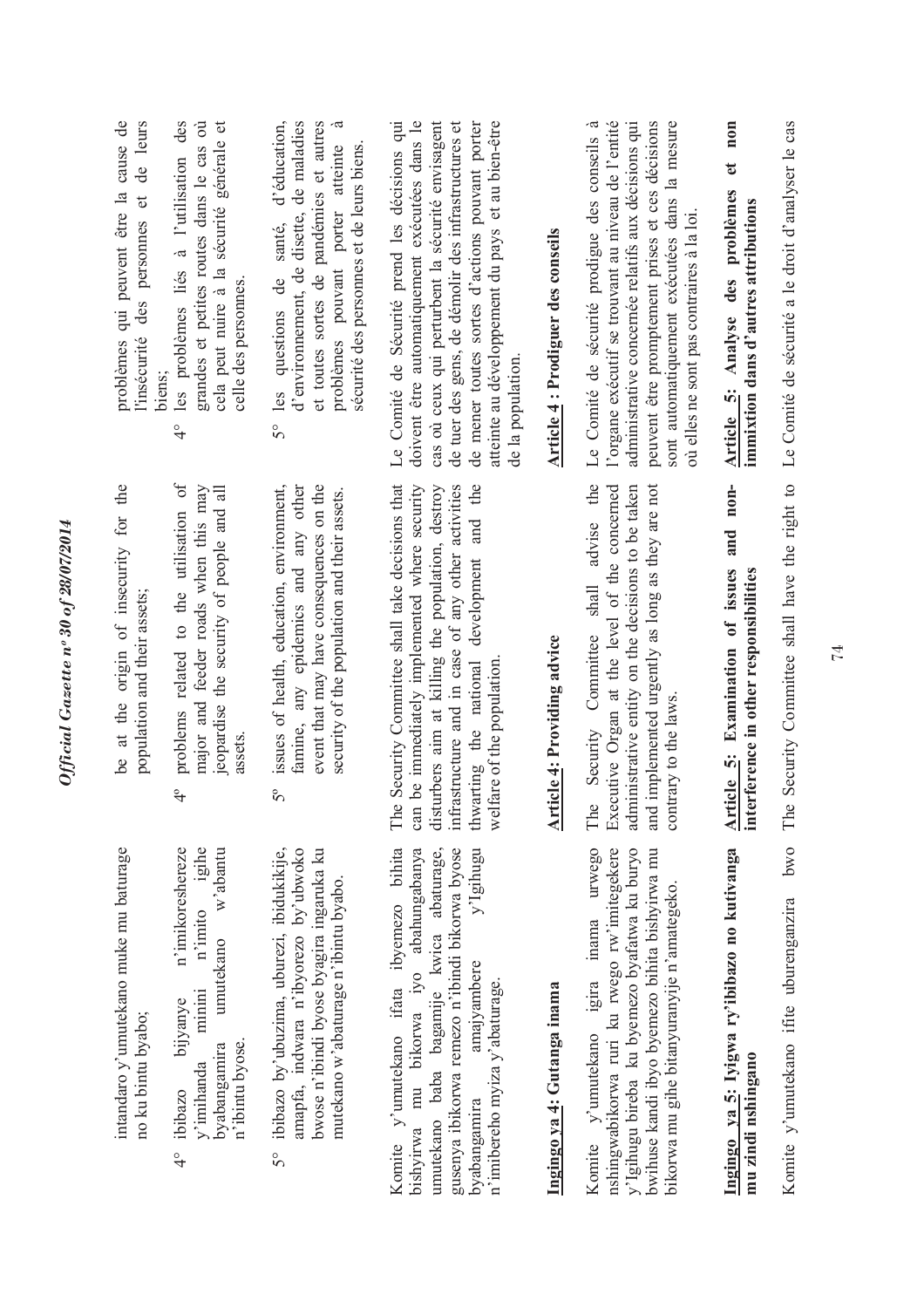| kwiga ikibazo cy'umuntu ku giti cye mu gihe<br>afite uruhare mu ihungabana<br>byagaragaye ko<br>ry'umutekano                                                                               | examine an individual case whenever it is<br>established that somebody is implicated in the<br>disturbance of security.                                                               | d'un individu dans la mesure où il a été prouvé<br>qu'il a un rôle dans la perturbation de la sécurité                                                                                    |
|--------------------------------------------------------------------------------------------------------------------------------------------------------------------------------------------|---------------------------------------------------------------------------------------------------------------------------------------------------------------------------------------|-------------------------------------------------------------------------------------------------------------------------------------------------------------------------------------------|
| Komite<br>y'umutekano yirinda kwivanga mu bibazo bitari<br>mu nshingano zayo cyangwa ngo ibifateho<br>zayo,<br>inshingano<br>Mu kurangiza<br>ibyemezo.                                     | In the performance of its duties, the Security<br>Committee shall avoid interfering in issues<br>irrelevant to its duties or taking decisions about<br>them.                          | les attributions en dehors de ses limites ou de<br>Dans l'accomplissement de ses attributions, le<br>Comité de sécurité se garde de s'immiscer dans<br>prendre les décisions y relatives. |
| YA<br>IMIKORERE<br>KOMITE Y'UMUTEKANO<br>Ë<br>WA<br><b>UMUTWE</b>                                                                                                                          | THE<br>OF<br>CHAPTER III: FUNCTIONING<br>SECURITY COMMITTEE                                                                                                                           | DU<br>CHAPITRE III: FONCTIONNEMENT<br><b>COMITE DE SECURITE</b>                                                                                                                           |
| Ingingo ya 6: Ibanga ry'akazi                                                                                                                                                              | <b>Article 6: Professional secrecy</b>                                                                                                                                                | Article 6: Secret professionnel                                                                                                                                                           |
| Abagize Komite y'Umutekano ni abakozi ba Leta<br>bakaba bategetswe kutamena ibanga ku byo<br>bikomeza kubaho n'aho barekeye gukora iyo<br>bamenyeye mu kazi kandi kubika ibanga<br>mirimo. | Security Committee members shall be civil<br>servants and keep secrecy even after they have<br>ceased carrying out such duties.<br>The                                                | Les membres du Comité de sécurité sont des<br>au secret<br>professionnel même au-delà de l'exercice de ces<br>agents de l'Etat et sont tenus<br>fonctions.                                |
| Ingingo ya 7: Abunganira Komite y'umutekano<br>n'utunama twihariye                                                                                                                         | <b>Article 7: Resources persons for the Security</b><br>Committee and ad hoc special sub-committees                                                                                   | Article 7: Personnes ressources au Comité de<br>sécurité et aux commissions spécialisées                                                                                                  |
| Komite y'Umutekano ishobora gutumira mu nama<br>yayo abantu abo ari bo bose isanga bagira icyo<br>bayunganira mu mirimo yayo kugira ngo ibumve.                                            | think may provide input to their activities be of<br>invite to its meeting for consultation anybody they<br>While in session, the Security Committee may<br>some help in their duties | Lors de sa séance, le Comité de sécurité peut<br>inviter à sa réunion toute personne qui puisse<br>contribuer à la bonne marche de ses activités                                          |
| Komite y'Umutekano ishobora kwigabanyamo<br>utunama twihariye no kwitabaza izindi nzego<br>zibishoboye kubera inshingano zihariye.                                                         | It may split into ad hoc subcommittees and<br>special<br>responsibilities on account of special duties<br>organs for<br>other competent<br>const                                      | compétents pour<br>$\sigma$<br>Il peut créer des commissions spécialisées<br>attributions spéciales appropriées<br>recourir aux autres organes                                            |
| Umubare wa ngombwa ngo<br>Ingingo ya 8:<br>inama iterane                                                                                                                                   | Article 8: Quorum                                                                                                                                                                     | <b>Article 8: Quorum</b>                                                                                                                                                                  |
|                                                                                                                                                                                            | Komite v'Umutekano iterana hari nibura bibiro The Security Committee sits when at least two- Le Comité de sécurité se réunit si au moins deux                                         |                                                                                                                                                                                           |

Official Gazette nº 30 of 28/07/2014

Komite y'Umutekano iterana hari nibura bibiro The Security Committee sits when at least two-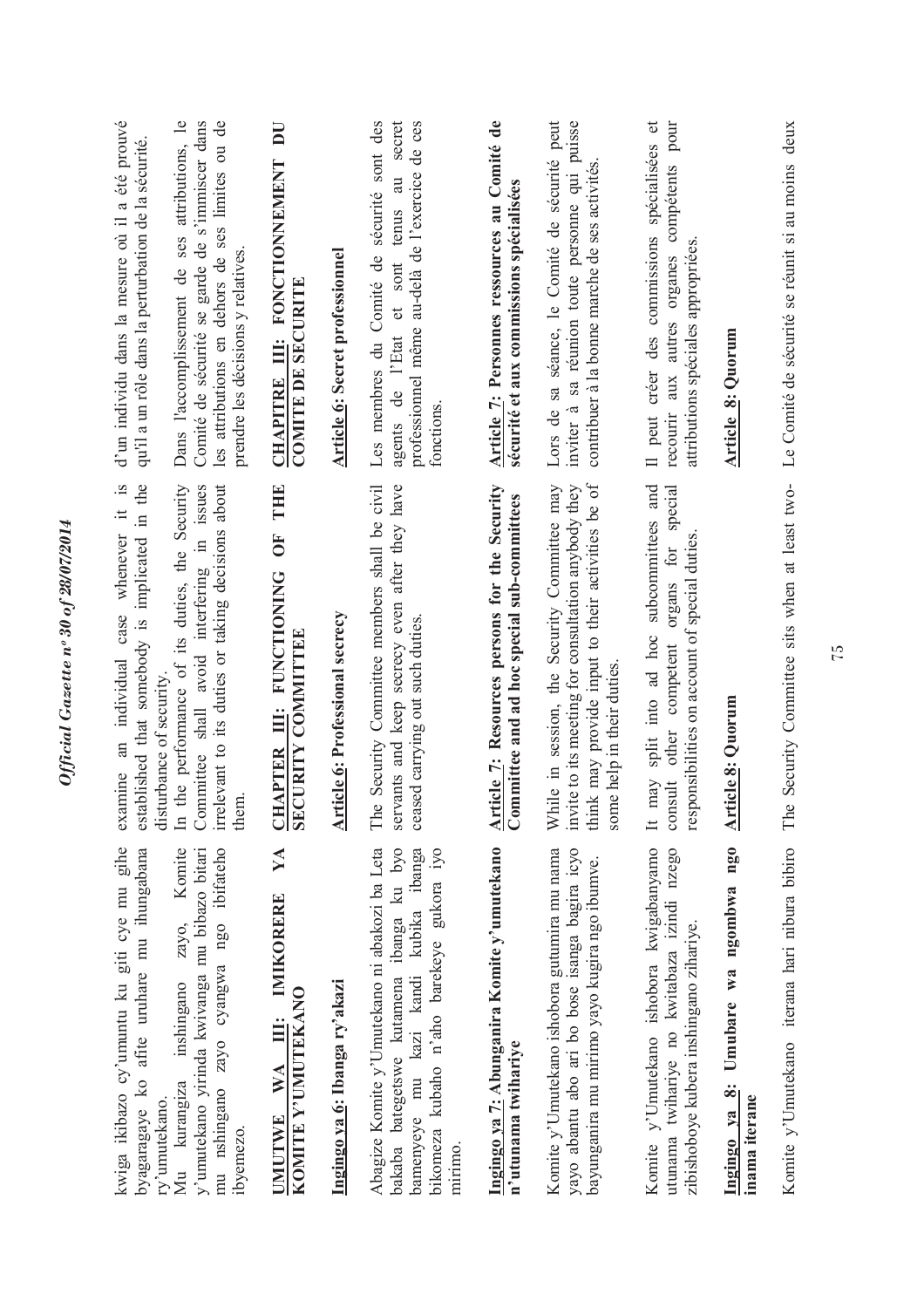| $(2/3)$ by abayigize.                                                                                                                                                                                                                                                                                                         | thirds $(2/3)$ of its members are present.                                                                                                                                                                                                                                                                                                                  | tiers $(2/3)$ de ses membres sont présents.                                                                                                                                                                                                                                                                                           |
|-------------------------------------------------------------------------------------------------------------------------------------------------------------------------------------------------------------------------------------------------------------------------------------------------------------------------------|-------------------------------------------------------------------------------------------------------------------------------------------------------------------------------------------------------------------------------------------------------------------------------------------------------------------------------------------------------------|---------------------------------------------------------------------------------------------------------------------------------------------------------------------------------------------------------------------------------------------------------------------------------------------------------------------------------------|
| Ingingo ya 9: Aho inama zibera                                                                                                                                                                                                                                                                                                | <b>Article 9: Venue of meetings</b>                                                                                                                                                                                                                                                                                                                         | Article 9 : Lieu de réunions                                                                                                                                                                                                                                                                                                          |
| ku cyicaro<br>cy'urwego rw'Imitegekere y'Igihugu bireba, ku<br>munsi n'isaha byemejwe n'Umuyobozi wayo.<br>Komite y'Umutekano iteranira                                                                                                                                                                                       | Security Committee shall meet at the head<br>office of concerned administrative entity on the<br>date and time determined by its Chairperson<br>The                                                                                                                                                                                                         | Le Comité de sécurité se réunit au siège de l'entité<br>heure<br>$\sigma$<br>Jour<br>$\overline{a}$<br>déterminés par son Président<br>concernée<br>administrative                                                                                                                                                                    |
| Inama ya Komite y'Umutekano iyoborwa<br>cyangwa afite impamvu ikomeye ni uteganyijwe<br>buri rwego rw'imitegekere y'lgihugu ruteganywa<br>n'Umuyobozi wayo; umusimbura igihe adahari<br>n'ingingo zihariye z'Itegeko nº 87/2013 ryo kuwa<br>1/09/2013 rigena imitunganyirize n'imikorere ya<br>n'ingingo ya mbere y'iri teka. | determining the organisation and functioning of<br>Security Committee meeting shall be chaired<br>in case of absence or prevention for an important<br>by its Chairperson; the person replacing him/her<br>reason shall be one provided for in particular<br>provisions of the Law n° 87/2013 of 11/09/2013<br>each concerned administrative entity.<br>The | son Président; il est remplacé en cas d'absence ou<br>d'empêchement pour motif sérieux par la personne<br>prévue par les dispositions particulières de la Loi<br>fonctionnement de chaque entité administrative<br>La réunion du Comité de sécurité est dirigée par<br>nº 87/2013 du 11/12/2013 portant organisation et<br>concernée. |
| Ingingo ya 10: Umuhezo w'inama                                                                                                                                                                                                                                                                                                | Article 10: In-camera meetings                                                                                                                                                                                                                                                                                                                              | Article 10 : Tenue de réunion à huis clos                                                                                                                                                                                                                                                                                             |
| Inama za Komite y'Umutekano zikorerwa mu<br>muhezo                                                                                                                                                                                                                                                                            | Security Committee meetings shall be held in<br>camera                                                                                                                                                                                                                                                                                                      | .ದ<br>Les réunions du Comité de sécurité se tiennent<br>huis clos                                                                                                                                                                                                                                                                     |
| Komite<br>akurikiranwa kandi agahanwa<br>hakurikijwe ibiteganywa n'amategeko abigenga.<br>umena ibanga rya<br>y'Umutekano<br>Ivo hagize                                                                                                                                                                                       | Any person who discloses secrets of the Security<br>Committee shall be prosecuted and punished in<br>accordance with relevant laws.                                                                                                                                                                                                                         | Toute personne qui divulgue le secret du Comité<br>de sécurité est poursuivie et punie conformément<br>à la loi                                                                                                                                                                                                                       |
| Bibaye ngombwa uwamennye ibanga ashobora<br>gufatirwa icyemezo na Komite y'Umutekano cyo<br>guhagarikwa kujya mu nama zayo.                                                                                                                                                                                                   | Where necessary, the Security Committee may<br>decide to temporarily suspend whoever has<br>disclosed the secrets from attending its meetings.                                                                                                                                                                                                              | En cas de nécessité, le Comité de sécurité peut<br>suspendre toute personne qui a divulgué le secret<br>de participer à ses réunions.                                                                                                                                                                                                 |
| Jmuyobozi ushyikirizwa raporo ya Komite<br>akacyemeza cyangwa akagihindura mu gihe<br>y'Umutekano y'urwo rwego rw'imitegekere<br>asuzuma icyo cyemezo cyafashwe<br>kitareze iminsi cumi n'itanu (15) abimenyeshejwe<br>y'Igihugu                                                                                              | authority receiving the report from the<br>Security Committee of the administrative entity<br>shall examine the measure taken and approve or<br>change it in a period not exceeding fifteen (15)<br>days from the date s/he was informed about it<br>The                                                                                                    | L'autorité à qui est soumis le rapport du Comité<br>cette décision prise et l'approuve ou la modifie<br>de sécurité de cette entité administrative analyse<br>dans un délai ne dépassant pas quinze (15) jours<br>après qu'il en est informé                                                                                          |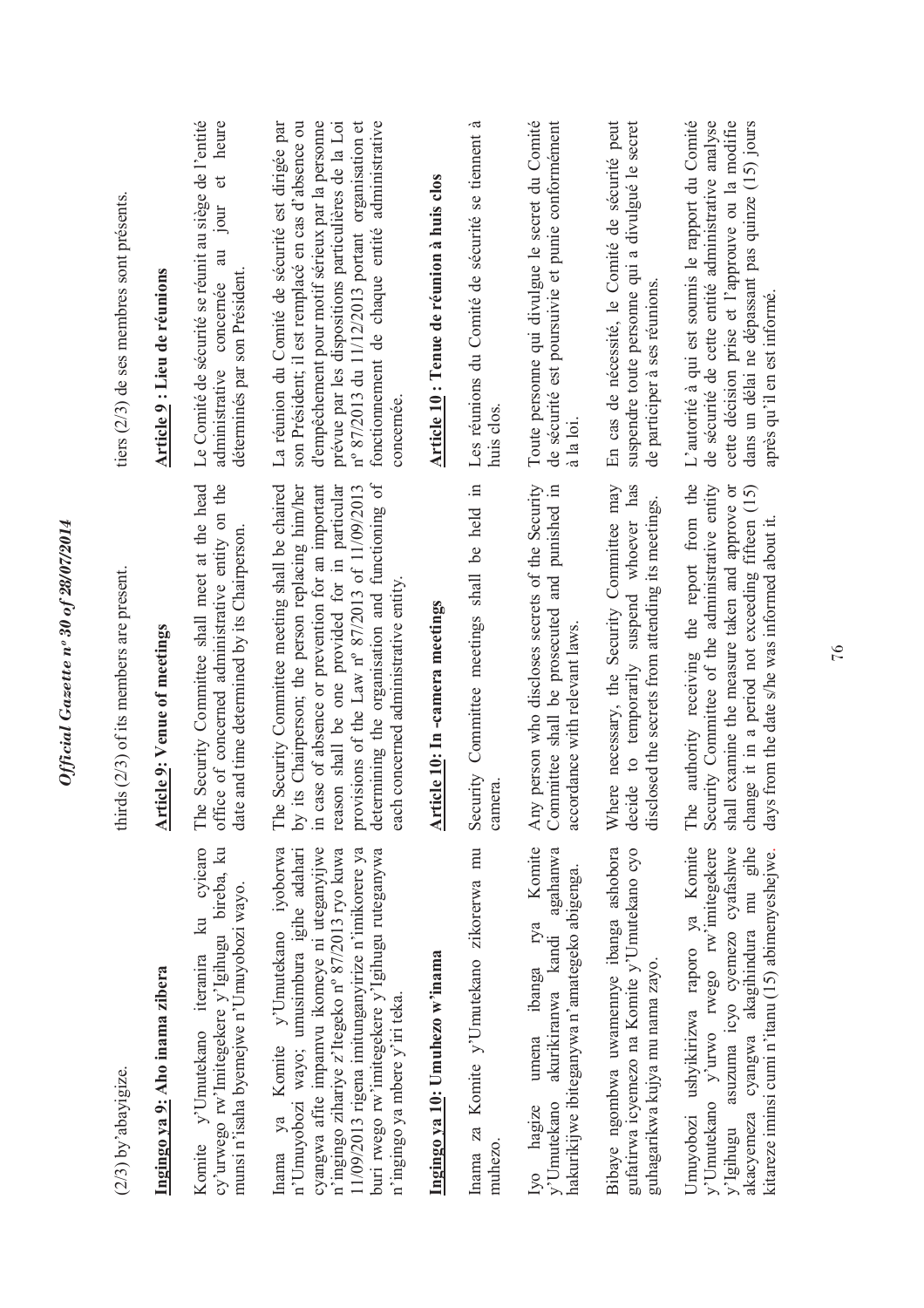| Ingingo ya 11: Kuyobora impaka                                                                                                                                                        | icle 11: Discussion leading<br>$\frac{1}{2}$                                                                                                                                                                                                       | <b>Article 11: Diriger les débats</b>                                                                                                                                                                                                                                              |
|---------------------------------------------------------------------------------------------------------------------------------------------------------------------------------------|----------------------------------------------------------------------------------------------------------------------------------------------------------------------------------------------------------------------------------------------------|------------------------------------------------------------------------------------------------------------------------------------------------------------------------------------------------------------------------------------------------------------------------------------|
| we<br>$\mathbb{R}$<br>uyobora impaka zigirirwamo kandi akita<br>Umuyobozi wa Komite y'Umutekano ni<br>ikurikizwa ry'ibikubiye muri iri teka.                                          | Security Committee Chairperson shall lead<br>discussions during the meeting and ensure that the<br>provisions of this Order are respected<br>The                                                                                                   | Le Président du Comité de sécurité dirige les<br>$\ddot{a}$<br>débats et veille au respect des dispositions<br>présent arrêté                                                                                                                                                      |
| Ingingo ya 12: Inshingano yo kwitabira inama                                                                                                                                          | icle 12: Obligation to attend meetings<br><u>Arti</u>                                                                                                                                                                                              | Article 12: Devoir de participer aux réunions                                                                                                                                                                                                                                      |
| Kujya mu Nama ya Komite y'Umutekano ni<br>itegeko ku bayigize. Abayigize ntibahagararirwa<br>uretse Umuyobozi wayo usimburwa hakurijwe<br>ibiteganywa mu ngingo ya 9 y'iri teka.      | Attending Security Committee meetings shall be<br>compulsory for members. The latter shall not be<br>shall be replaced in accordance with the<br>represented with the exception of the Chairperson<br>provision of Article 9 of this Order.<br>who | participation aux réunions du Comité de<br>sécurité est un devoir pour ses membres. La<br>l'exception de son Président qui est remplacé<br>conformément aux dispositions de l'article 9 du<br>participation par délégation n'est pas permise,<br>présent arrêté.<br>$\mathbb{L}^a$ |
| bikemerwa<br>$\overline{a}$<br>n'Umuyobozi wa Komite y'umutekano iyo<br>impamvu igaragara cyane kandi ifite ishingiro.<br>kandi<br>bimenyeshwa<br>Gusiba                              | Absence shall be communicated to and approved<br>and important reason for not<br>Committee Chairperson where<br>the Security<br>there is serious<br>attending<br>$\mathsf{b}$ $\mathsf{v}$                                                         | et approuvée par le<br>Président du Comité de sécurité s'il s'agit d'un<br>motif très justifié et valable.<br>L'absence est notifiée                                                                                                                                               |
| Ingingo ya 13: Gutumiza inama                                                                                                                                                         | <b>Article 13: Convening of the meeting</b>                                                                                                                                                                                                        | Article 13: Convocation des réunions                                                                                                                                                                                                                                               |
| mu<br>inama isanzwe bigomba kujyana n'ibiteganyijwe<br>gusuzumwa kandi bigakorwa hasigaye nibura<br>Gutumiza abagize Komite y'Umutekano<br>iminsi cumi (10) kugira ngo inama iterane. | should be done at least ten (10) days before<br>Inviting the Security Committee members to an<br>ordinary meeting shall depend on the agenda and<br>the meeting takes place<br>this                                                                | convocation des membres du Comité de<br>aux points à l'ordre du jour et doit se faire au<br>sécurité pour la réunion ordinaire doit se référer<br>moins dix (10) jours avant la tenue de la réunion.<br>$\mathbb{E}^a$                                                             |
| Ubutumire bugaragaza aho inama izabera n'isaha<br>izaberaho.                                                                                                                          | invitation shall indicate the venue and date of<br>the meeting<br>The                                                                                                                                                                              | La convocation indique le lieu et la date de la<br>tenue de réunion                                                                                                                                                                                                                |
| igitaraganya iyo bibaye ngombwa. Icyo gihe<br>Icyakora, Komite y'Umutekano ishobora guterana<br>gika cya mbere cy'iyi ngingo<br>ibiteganyijwe mu<br>ntibyubahirizwa.                  | However, the Security Committee may convene<br>matter of urgency where necessary. In this<br>of Paragraph One of its<br>case, the provisions<br>Article shall not apply<br>as a                                                                    | d'urgence. Dans ce cas les dispositions de l'alinéa<br>Néanmoins, le Comité de sécurité peut se réunir<br>premier du présent article ne sont pas tenues en<br>considération                                                                                                        |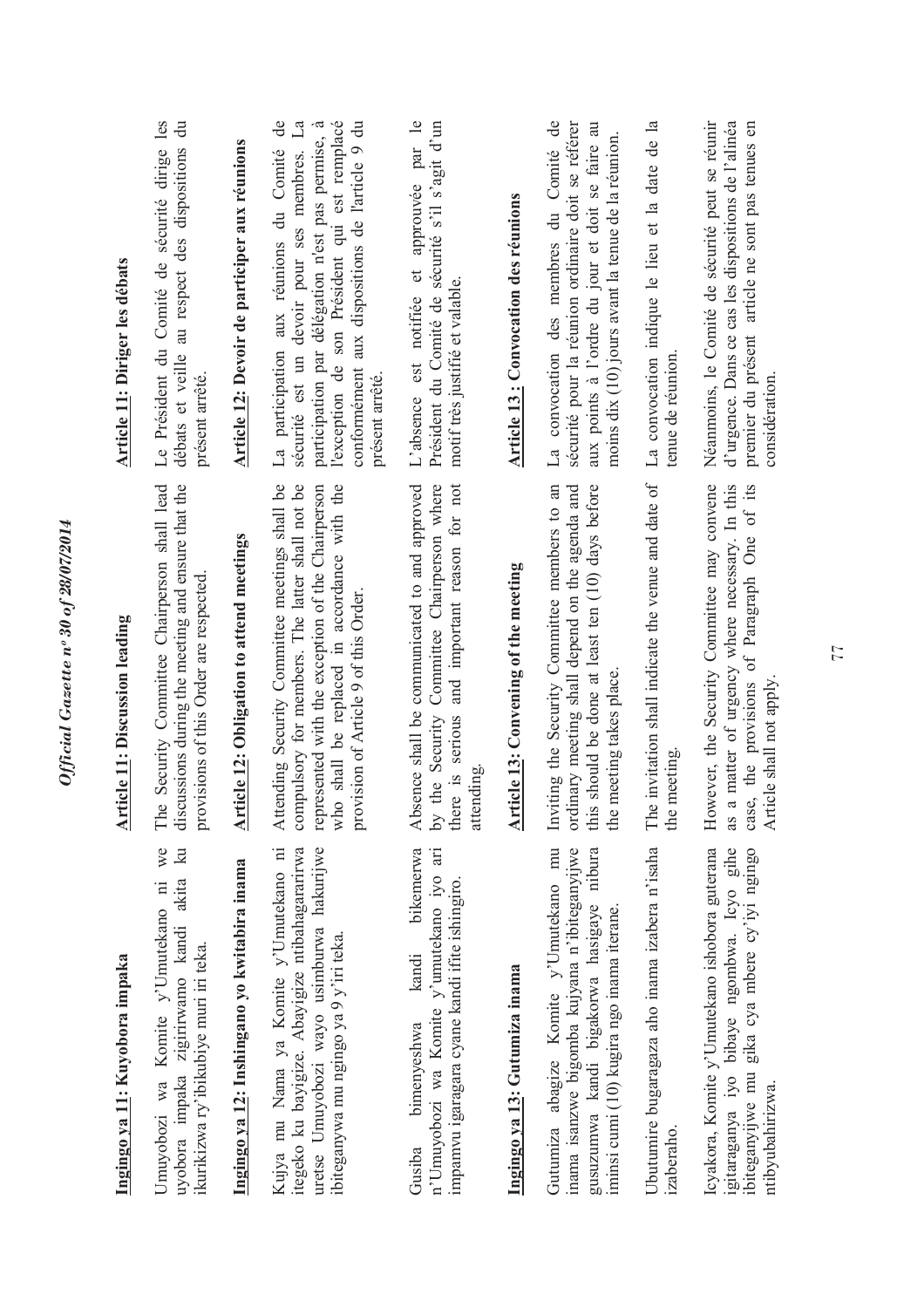| ume<br>ont<br>sécurité<br>Les membres du Comité de                                                                                                                                                                                                                                                                                                                                                                                                                        | Security Committee members shall have joint and                                                                                                                                                                                                                                                                                                                                                                                                                                                                                 | bishingira<br>y'Umutekano<br>Komite<br>Abagize                                                                                                                                                                                                                                                                                                                                                                                                           |
|---------------------------------------------------------------------------------------------------------------------------------------------------------------------------------------------------------------------------------------------------------------------------------------------------------------------------------------------------------------------------------------------------------------------------------------------------------------------------|---------------------------------------------------------------------------------------------------------------------------------------------------------------------------------------------------------------------------------------------------------------------------------------------------------------------------------------------------------------------------------------------------------------------------------------------------------------------------------------------------------------------------------|----------------------------------------------------------------------------------------------------------------------------------------------------------------------------------------------------------------------------------------------------------------------------------------------------------------------------------------------------------------------------------------------------------------------------------------------------------|
| $\mathbf{a}$<br>membres<br>des<br>Article 16: Collaboration<br>Comité de Sécurité                                                                                                                                                                                                                                                                                                                                                                                         | Security<br>among<br>Collaboration<br>mmittee members<br>Article 16:<br>ී                                                                                                                                                                                                                                                                                                                                                                                                                                                       | Ingingo ya 16: Ubufatanye bw'abagize Komite<br>y'Umutekano                                                                                                                                                                                                                                                                                                                                                                                               |
| Le compte-rendu de la réunion, les suggestions ou<br>les décisions du Comité de sécurité sont signés par<br>le Président et le secrétaire de la réunion                                                                                                                                                                                                                                                                                                                   | the<br>the<br>$\sin$<br>$\sigma$ f<br>Security Committee meeting shall sign<br>Chairperson and the rapporteur<br>report, recommendations or resolutions.<br>$\circ$<br>Ë                                                                                                                                                                                                                                                                                                                                                        | Inyandikomvugo y'ibyavuzwe mu nama, ibyifuzo<br>cyangwa ibyemezo bya Komite y'Umutekano<br>n'Umuyobozi<br>umukono<br>n'Umwanditsi bayo.<br>bishyirwaho                                                                                                                                                                                                                                                                                                   |
| Article 15: Signataires du compte-rendu de la<br>réunior                                                                                                                                                                                                                                                                                                                                                                                                                  | Article 15: Signatories to the meeting report                                                                                                                                                                                                                                                                                                                                                                                                                                                                                   | Ingingo ya 15: Abasinya inyandiko y'ibyavuye<br>mu nama                                                                                                                                                                                                                                                                                                                                                                                                  |
| d'obtenir le consensus des participants. Lorsque le<br>consensus n'est pas de nouveau obtenu, l'autorité<br>prévue par le présent arrêté à qui est remis le<br>rapport du Comité de Sécurité en est informée<br>reportée pour reprendre le jour suivant dans le but<br>endéans vingt-quatre (24) heures et prend une<br>décision endéans deux jours après avoir consulté<br>est<br>En cas de débat interminable, la réunion<br>d'autres organes administratifs compétents | case of endless and fruitless discussions, the<br>the<br>for the second time, the authority provided for by<br>following day with a view to reaching consensus<br>among members. Where no consensus is reached<br>this Order and to whom the Security Committee<br>report is transmitted shall be informed within<br>twenty-four $(24)$ hours, and also take the decision<br>other<br>postponed and resume<br>consulting<br>competent administrative organs<br>(2) days after<br>meeting shall be<br>within two<br>$\mathbb{H}$ | Iyo habaye impaka z'urudaca, inama irasubikwa,<br>Iyo nanone nta bwumvikane bubonetse,<br>Umuyobozi ushyikirizwa raporo ya Komite<br>y'Umutekano uteganywa n'iri teka abimenyeshwa<br>mu masaha makumyabiri n'ane (24) nawe<br>ukurikiyeho<br>amaze kugisha inama izindi inzego z'ubuyobozi<br>hagamijwe kugera ku bwumvikane bw'abayigize.<br>akabifatira icyemezo mu gihe cy'iminsi ibiri (2)<br>ku munsi<br>ikongera guterana<br>zibifitiye ububasha. |
| Les décisions de la réunion du Comité de sécurité<br>Au cas le consensus n'est pas obtenu, les opinions<br>exprimées par chacun doivent figurer dans le<br>sont prises par consensus des membres présents.<br>compte-rendu sans aucune modification.                                                                                                                                                                                                                      | Decisions from the Security Committee meeting<br>shall be taken by full consensus of members<br>present. Where consensus is not reached, opinions<br>given by each member shall be entirely recorded<br>in the report as they were given                                                                                                                                                                                                                                                                                        | Ibyemezo by'inama ya Komite y'umutekano<br>bifatwa ku bwumvikane busesuye bw'abari mu<br>nama. Igihe ubwo bwumvikane budashoboye<br>ibitekerezo buri wese yatanze<br>bigaragara mu nyandikomvugo ntagihindutse.<br>kuboneka,                                                                                                                                                                                                                             |
| Article 14: Prise des décisions                                                                                                                                                                                                                                                                                                                                                                                                                                           | <b>Article 14: Decision making process</b>                                                                                                                                                                                                                                                                                                                                                                                                                                                                                      | Ingingo ya 14: Ifatwa ry'ibyemezo                                                                                                                                                                                                                                                                                                                                                                                                                        |
| Dans le cas où les membres du Comité de sécurité<br>informent le Président avant l'adoption de l'ordre<br>ont des points à ajouter à l'ordre du jour, ils en<br>du jour                                                                                                                                                                                                                                                                                                   | register an item on the agenda shall inform the<br>Members of the Security Committee wishing to<br>Chairperson before the adoption of the agenda.                                                                                                                                                                                                                                                                                                                                                                               | Abagize Komite y'Umutekano bifuza kugira icyo<br>bongera kuri gahunda y'inama babimenyesha<br>umuyobozi wayo mbere y'uko gahunda yemezwa.                                                                                                                                                                                                                                                                                                                |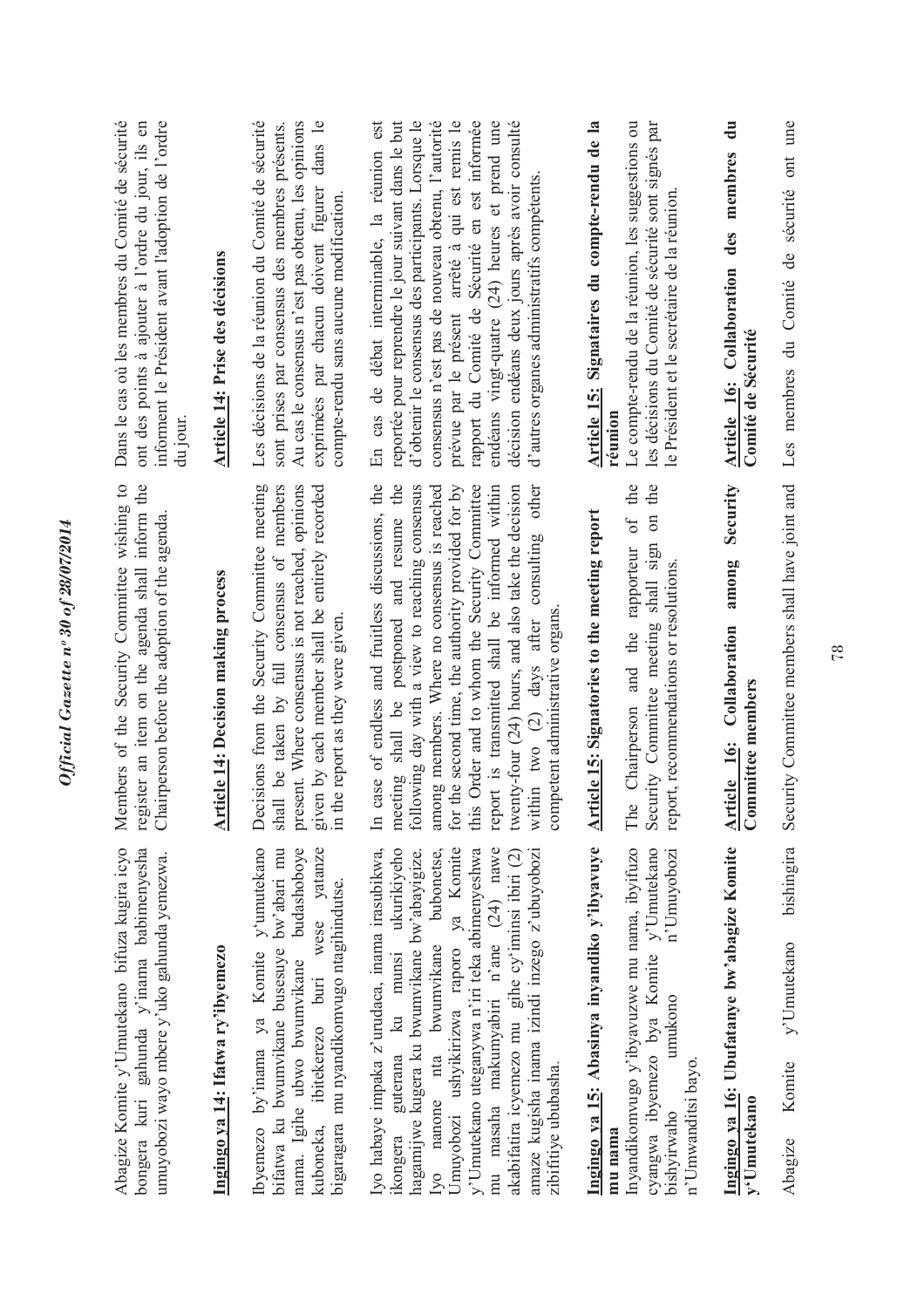byagezweho nyuma y'impaka ziba zagiriwe ibyagezweho nyuma y'impaka ziba zagiriwe nama. Barangwa n'ubufatanye hamwe mu nama. Barangwa n'ubufatanye bugaragarira ku kugirana ibanga mu mpaka bugaragarira ku kugirana ibanga mu mpaka zagiwe. Mu nama zose bakora, Abagize Komite zagiwe. Mu nama zose bakora, Abagize Komite y'umutekano bafite uburenganzira bwo kuvuga no y'umutekano bafite uburenganzira bwo kuvuga no gusobanura ibitekerezo byabo kugira ngo inama gusobanura ibitekerezo byabo kugira ngo inama uganjemo demokarasi, ibere mu mwuka uganjemo demokarasi, ubwitonzi, ugushaka ukuri n'ubwumvikane mu ubwitonzi, ugushaka ukuri n'ubwumvikane mu ibere mu mwuka hamwe mu byemezo.

several liability regarding the discussion held  $be$  $\aleph$ meeting shall take place in an atmosphere of several liability regarding the discussion held together in the meeting. They shall be characterised by collaboration shown by confidentiality regarding the discussion that took confidentiality regarding the discussion that took place. In all the meetings they organise, Security place. In all the meetings they organise, Security Committee members shall have the right to Committee members shall have the right to express and explain their opinions so that the express and explain their opinions so that the meeting shall take place in an atmosphere of democracy, tranquillity and search for truth and democracy, tranquillity and search for truth and together in the meeting. They shall by collaboration shown consensus-based decisions. consensus-based decisions. characterised

# Ingingo ya 17: Kwemeza inyandikomvugo **Ingingo ya 17: Kwemeza inyandikomvugo**

Kwemeza inyandikomvugo y'inama ya Komite Kwemeza inyandikomvugo y'inama ya Komite y'umutekano iherutse niyo ngingo ya mbere ya buri nama. Icyakora, inyandikomvugo y'inama ya Komite y'Umutekano ishobora kwemezwa y'umutekano iherutse niyo ngingo ya mbere ya buri nama. Icyakora, inyandikomvugo y'inama ya ishobora kwemezwa umunsi inama yateraniyeho. umunsi inama yateraniyeho. Komite v'Umutekano

## Article 17: Approval of the report **Article 17: Approval of the report**

Approval of the report of the previous meeting of agenda of the meeting. However, the report of the Security Committee meeting may be approved on the Security Committee shall be first item on the Approval of the report of the previous meeting of the Security Committee shall be first item on the agenda of the meeting. However, the report of the Security Committee meeting may be approved on the same date of the meeting. the same date of the meeting.

### Ingingo ya 18: Inshingano yo kuyobora inama **Ingingo ya 18: Inshingano yo kuyobora inama yatumijwe**

yatumijwe, abafite ububasha bwo kuyiyobora Mu gihe inama ya Komite y'Umutekano ntibashobora kugira imirimo ibabuza kwitabira Mu gihe inama ya Komite y'Umutekano yatumijwe, abafite ububasha bwo kuyiyobora ntibashobora kugira imirimo ibabuza kwitabira inama batumije, keretse gusa ari impamvu zitewe inama batumije, keretse gusa ari impamvu zitewe n'inama zatumijwe n'Ubuyobozi bw'Ikirenga n'inama zatumijwe n'Ubuyobozi bw'Ikirenga bw'Igihugu. Icyo gihe inama irasubikwa. bw'Igihugu. Icyo gihe inama irasubikwa.

### Article 18: Obligation to chair the convened **Article 18: Obligation to chair the convened meeting**

convened, those competent to chair it shall in no Where the Security Committee meeting has been Where the Security Committee meeting has been convened, those competent to chair it shall in no way attend at the same time to duties preventing way attend at the same time to duties preventing them from participating in the meeting they them from participating in the meeting they convened unless it is the reasons due to meetings convened unless it is the reasons due to meetings convened by the Supreme Authority of the convened by the Supreme Authority of the Country. In this case, the meeting shall be Country. In this case, the meeting shall be postponed.

responsabilité partagée des décisions prises après un débat mené conjointement lors de la réunion. Ils sont caractérisés par la collaboration qui se manifeste à travers le fait de garder secret en ce qui concerne le débat tenu. Dans toutes les réunions qu'ils organisent, les membres du Comité de sécurité ont le droit à la parole et d'exprimer leurs opinions pour que la réunion se tienne dans un climat démocratique, de calme, de tienne dans un climat démocratique, de calme, de recherche de la vérité et d'un compromis dans la responsabilité partagée des décisions prises après Ils sont caractérisés par la collaboration qui se manifeste à travers le fait de garder secret en ce qui concerne le débat tenu. Dans toutes les  $\ddot{a}$ Comité de sécurité ont le droit à la parole et d'exprimer leurs opinions pour que la réunion se recherche de la vérité et d'un compromis dans la un débat mené conjointement lors de la réunion. réunions qu'ils organisent, les membres prise des décisions. prise des décisions.

# Article 17: Approbation du compte-rendu **Article 17: Approbation du compte-rendu**

L'approbation du compte-rendu de la réunion précédente du Comité de sécurité est le tout premier point à l'ordre du jour de toute réunion. Cependant, le compte-rendu de la réunion du Comité de sécurité peut être approuvé le jour de la L'approbation du compte-rendu de la réunion précédente du Comité de sécurité est le tout Cependant, le compte-rendu de la réunion du Comité de sécurité peut être approuvé le jour de la premier point à l'ordre du jour de toute réunion. enue de réunion. tenue de réunion.

#### **Article 18: Devoir de diriger une réunion qui a**  Article 18: Devoir de diriger une réunion qui a été convoquée **été convoquée**

Quand une réunion du Comité de sécurité a été convoquée, les personnes compétentes à la diriger ne peuvent, en aucun cas, s'occuper d'autres tâches pouvant les empêcher de participer à la réunion qu'ils ont convoquée, sauf lorsqu'il y a des réunions qui ont été convoquées par les autorités suprêmes du pays. Dans ce cas, la Quand une réunion du Comité de sécurité a été convoquée, les personnes compétentes à la diriger ne peuvent, en aucun cas, s'occuper d'autres tâches pouvant les empêcher de participer à la réunion qu'ils ont convoquée, sauf lorsqu'il y a des réunions qui ont été convoquées par les autorités suprêmes du pays. Dans ce cas, la réunion est reportée. réunion est reportée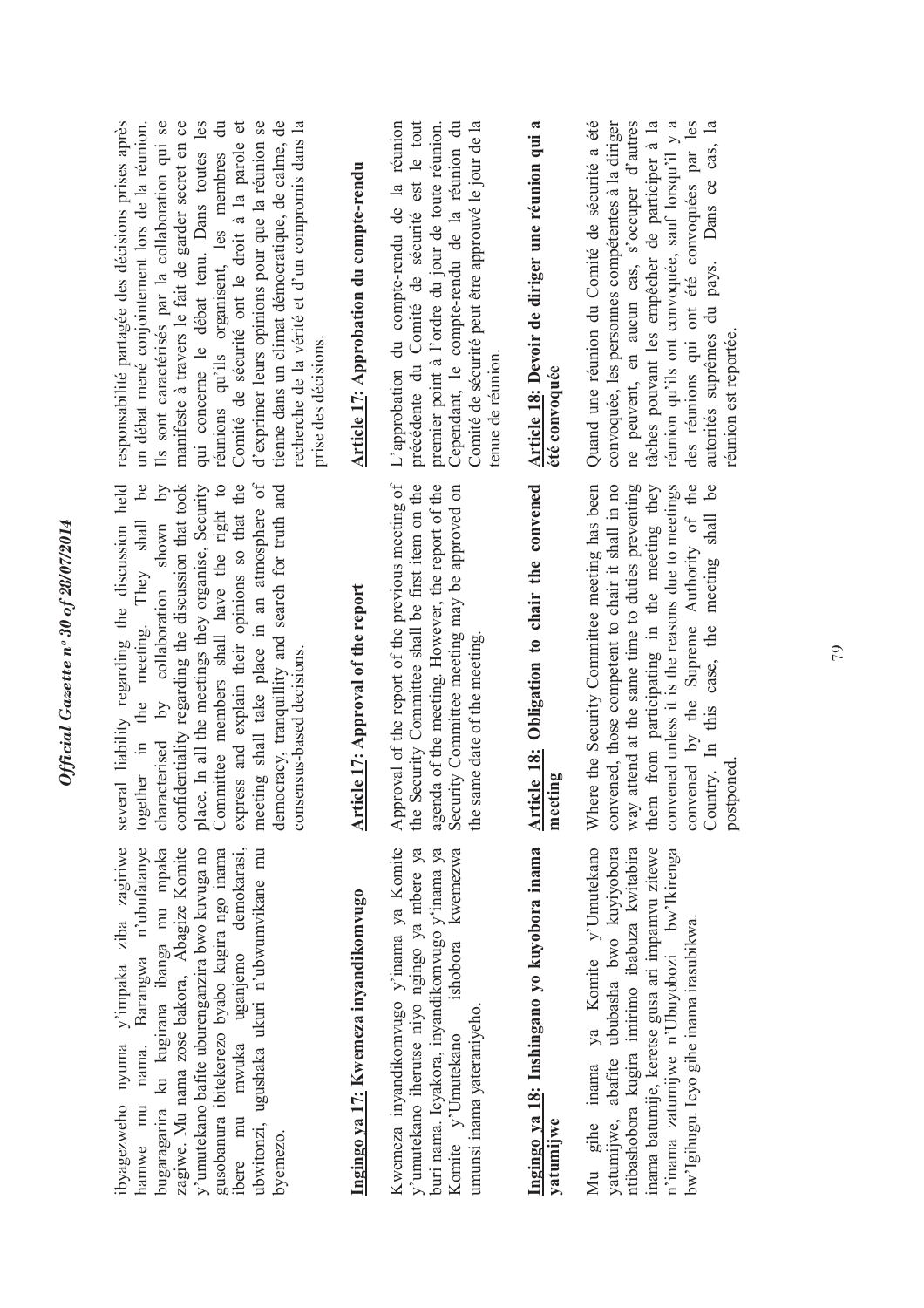| ingingo<br>Gukurikirana<br>zisuzumwa mu nama<br>19:<br>$1$<br>Ingingo                                                                                                                                                                         | <b>Article 19:</b> Succession of agenda items covered<br>in the meeting                                                                                                                                                                                         | Article 19: Succession des points à l'ordre du<br>jour                                                                                                                                                                                                                       |
|-----------------------------------------------------------------------------------------------------------------------------------------------------------------------------------------------------------------------------------------------|-----------------------------------------------------------------------------------------------------------------------------------------------------------------------------------------------------------------------------------------------------------------|------------------------------------------------------------------------------------------------------------------------------------------------------------------------------------------------------------------------------------------------------------------------------|
| nama<br>Komite<br>Ikibazo kitari ku murongo w'ibyigwa ntigishobora<br>zikurikirana uko zemejwe mu itangira ry'inama.<br>mu<br>abagize<br>gusuzumwa<br>y'Umutekano babyemeye.<br>keretse<br>zigomba<br>gusuzumwa<br>Ingingo                    | cannot be examined unless it is approved by the<br>have been approved at the beginning of the<br>Agenda items shall be covered in the order they<br>meeting. An item not appearing on the agenda<br>Security Committee members.                                 | jour ne peut être examiné à moins qu'il obtienne<br>se succèdent suivant leur adoption au début de la<br>réunion. Un point qui ne figure pas à l'ordre du<br>Les points figurant à l'ordre du jour de la réunion<br>l'approbation des membres du Comité de sécurité.         |
| Ingingo ya 20: Imyitwarire mu nama                                                                                                                                                                                                            | Article 20: Behaviour in meetings                                                                                                                                                                                                                               | Article 20: Comportement à adopter durant la<br>reunion                                                                                                                                                                                                                      |
| Ubwitonzi, ikinyabupfura n'ituze mu nama ya<br>Komite y'Umutekano byubahirizwa n'Umuyobozi<br>wayo ashingiye ku bikubiye muri iri teka.                                                                                                       | Chairperson shall ensure the respect of<br>Committee meetings based on the provisions of<br>carefulness, politeness and tranquillity in Security<br>this Order<br>The                                                                                           | Le calme, la discipline et la tranquillité lors de la<br>$\ddot{\vec{a}}$<br>réunion du Comité de sécurité sont assurés par son<br>aux dispositions<br>Président conformément<br>présent arrêté                                                                              |
| Iyo hagize ubangamira imirimo ya Komite<br>hakurikijwe<br>y'Umutekano ku buryo bukabije, akorerwa raporo<br>rumuyobora<br>urwego rw'Igihugu<br>ibyemezo<br>afatirwe<br>kugira ngo<br>ishyikirizwa<br>amategeko.                               | Where a person seriously hampers the activities of<br>Security Committee, he/she shall be reported<br>to the higher authority for action in accordance<br>the law<br>with<br>the 1                                                                              | Quiconque sabote les activités du Comité de<br>rapport au niveau hiérarchique pour que des<br>sécurité de façon intolérable fait l'objet d'un<br>mesures appropriées soient prises conformément à<br>la loi.                                                                 |
| Ingingo ya 21: Impaka ku byemezo                                                                                                                                                                                                              | <b>Article 21: Discussions about decisions</b>                                                                                                                                                                                                                  | Article 21: Discussion sur les décisions                                                                                                                                                                                                                                     |
| Ibibazo byafatiwe ibyemezo ntibisubirwaho kandi<br>bisabwe nibura na bitatu bya kane (3/4) by'abaje<br>ntibishobora kongera kugibwaho impaka keretse<br>n'urwego<br>rushyikirizwa raporo ruteganywa n'iri teka.<br>nama cyangwa bisabwe<br>mu | three-fourths $(3/4)$ of members present in the<br>Issues for which decisions have been taken shall<br>be raised again except upon request by at least<br>meeting or by the organ provided for by this<br>Order, to which reports are transmitted<br>$not \mid$ | les rapports sont<br>Les points sur lesquels les décisions ont été prises<br>ne peuvent pas faire objet de nouvelles<br>des participants à la réunion ou de l'organe prévu<br>discussions sauf sur requête de trois quarts $(3/4)$<br>par le présent arrêté auquel<br>soumis |
| Ingingo ya 22: Inyandiko mvugo z'inama                                                                                                                                                                                                        | <b>Article 22: Reports of meetings</b>                                                                                                                                                                                                                          | Article 22: Comptes-rendus des réunions                                                                                                                                                                                                                                      |
| Komite<br>ya<br>$y'$ inama<br>Inyandikomvugo                                                                                                                                                                                                  | report of the Security Committee meeting<br>The                                                                                                                                                                                                                 | Le compte-rendu de la réunion du Comité de                                                                                                                                                                                                                                   |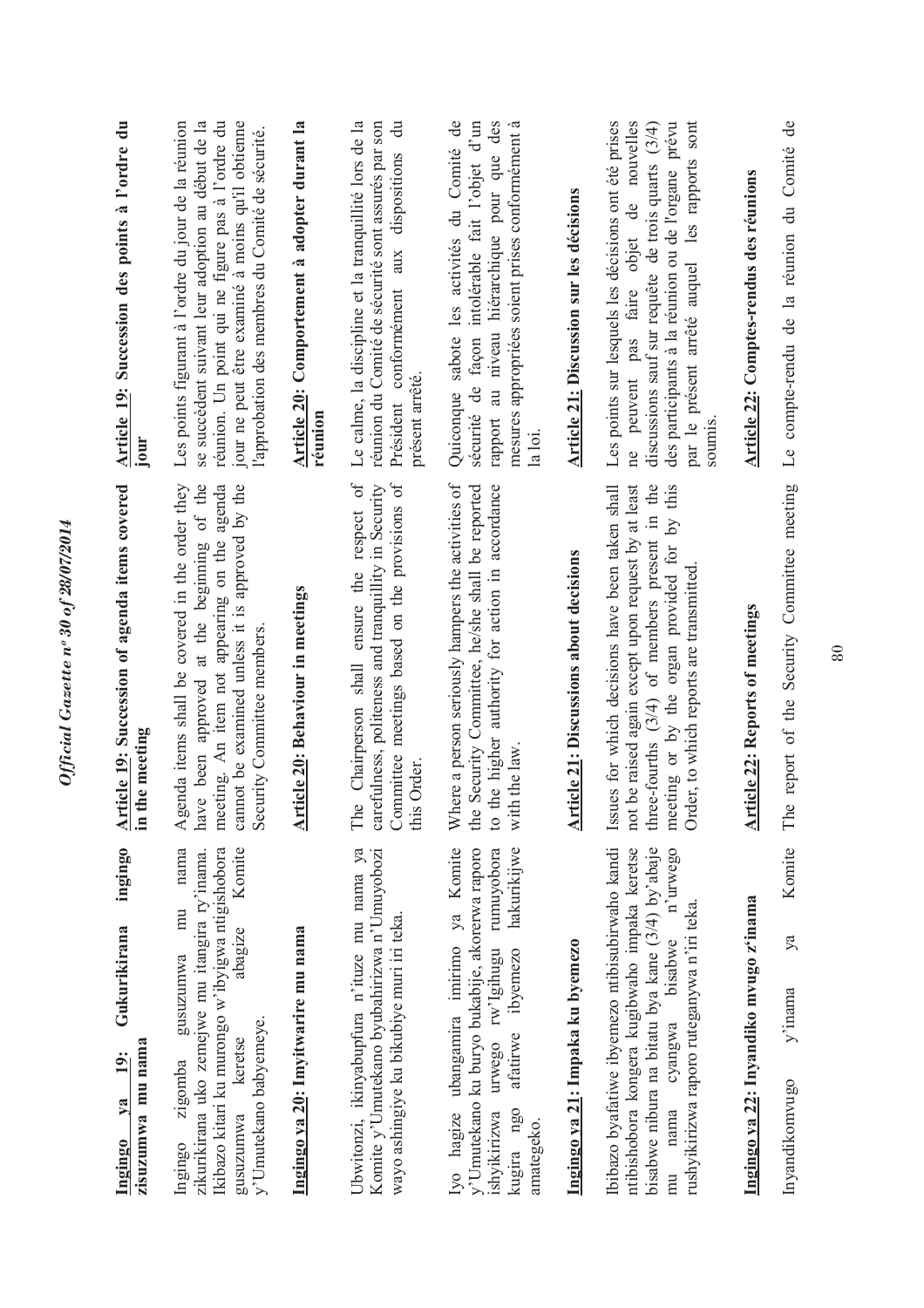| Sécurité est rédigé par son rapporteur. Le compte-<br>rendu doit contenir tout ce qui a été dit à chaque<br>point et la décision qui a été prise.       | Article 23: Remise du compte-rendu            | (12) heures avant la tenue de la prochaine<br>réunion. Le compte-rendu n'est pas lu lors de la<br>réunion, toutefois, tout membre du Comité de<br>présent arrêté, le compte-rendu provisoire de la<br>réunion précédente doit parvenir à chacun des<br>membres du comité de sécurité endéans douze<br>Sécurité a le droit de proposer des corrections à<br>Sans préjudice des provisions de l'article 14 du<br>apporter au compte-rendu. | nouveau document qui exprime la décision finale<br>Lorsque les corrections sont approuvées, le<br>rapporteur doit soumettre durant cette réunion un<br>du Comité de sécurité. Un tel compte-rendu ne<br>peut plus faire objet de nouvelles discussions.                      | Article 24: Signature du compte-rendu   | Les comptes-rendus définitivement approuvés,<br>leurs copies et celles de certaines décisions<br>adoptées sont signés par le Président et le<br>rapporteur et conservés dans un endroit réservé<br>aux documents relatifs au Comité de sécurité. |
|---------------------------------------------------------------------------------------------------------------------------------------------------------|-----------------------------------------------|------------------------------------------------------------------------------------------------------------------------------------------------------------------------------------------------------------------------------------------------------------------------------------------------------------------------------------------------------------------------------------------------------------------------------------------|------------------------------------------------------------------------------------------------------------------------------------------------------------------------------------------------------------------------------------------------------------------------------|-----------------------------------------|--------------------------------------------------------------------------------------------------------------------------------------------------------------------------------------------------------------------------------------------------|
| indicate opinions expressed on each issue and the<br>shall be prepared by its rapporteur. It shall<br>resolutions.                                      | <b>Article 23: Distribution of the report</b> | Without prejudice to Article 14 of this Order, the<br>at the disposal of each Security Committee<br>member at least twelve (12) hours before the<br>following meeting convenes. The report shall not<br>be read out in the meeting. However, any Security<br>Committee member shall have the right to<br>draft of proceedings of the previous meeting shall<br>propose corrections to be made on it<br><b>be</b>                         | Where proposed corrections are accepted, the<br>document taking on board all the latest corrections<br>rapporteur shall show in the meeting the new<br>Such report shall not be presented again for<br>as approved by the Security Committee meeting.<br>further discussion. | Article 24: Signing the report          | Approved proceedings, their copies and a list of<br>resolutions shall be signed by the Chairperson of<br>the Committee and the rapporteur; they shall be<br>kept at a place dedicated for Security Committee<br>documents.                       |
| y'Umutekano ikorwa n'Umwanditsi wayo. Iyo<br>nyandikomvugo igomba kugaragaza ibyavuzwe<br>byose kuri buri kibazo no kwerekana ibyemejwe<br>mu mwanzuro. | Ingingo ya 23: Itangwa ry'inyandiko mvugo     | atite<br>Bitabagamiye ibiteganywa n'ingingo ya 14 y'iri<br>teka, inyandikomvugo y'agateganyo y'inama<br>iheruka igomba kugera kuri buri wese mu bagize<br>Komite y'umutekano nibura amasaha cumi n'abiri<br>Inyandikomvugo ntisomwa mu nama, icyakora<br>(12) mbere yuko inama ikurikiraho iterana<br>uburenganzira bwo kuvuga icyakosorwamo<br>ugize Komite $y'$ Umutekano wese                                                         | kwerekana muri iyo nama, inyandiko nshya ihuje<br>trangirijeho<br>Iyo icyakosorwa cyemejwe, umwanditsi agomba<br>kwemeza hanyuma akayikosora ariko ntizongere<br>$n'icyo$ Komite $y'U$ mutekano<br>kugibwaho impaka.                                                         | Ingingo ya 24: Umukono ku nyandikomvugo | Inyandikomvugo zemejwe burundu, kopi zazo<br>wa Komite n'umwanditsi, zikabikwa ahagenewe<br>n'inyandukuro za bimwe mu byemezo byayo<br>byemejwe, bishyirwaho umukono n'Umuyobozi<br>inyandiko zerekeye Komite y'Umutekano.                       |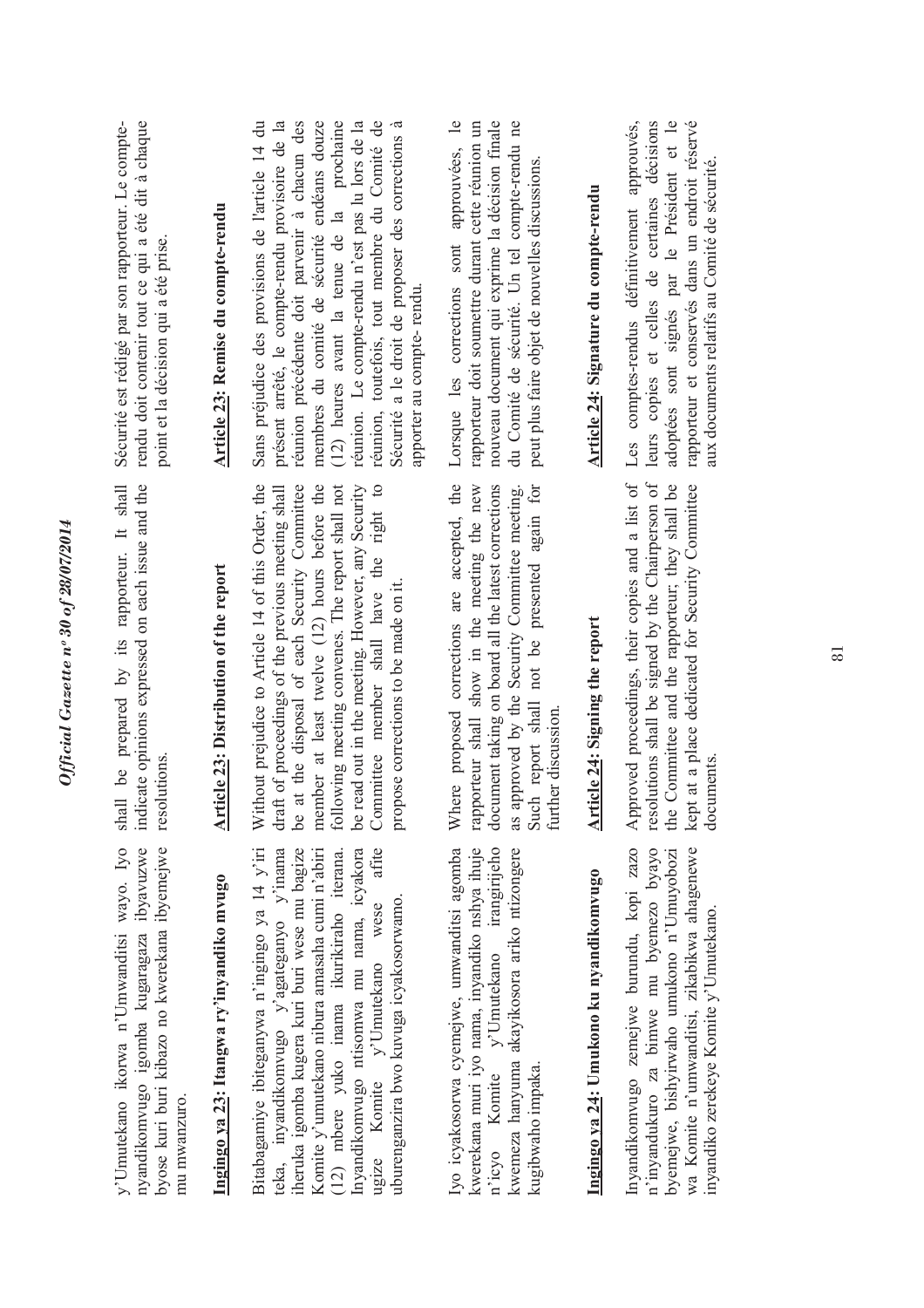|                      | UMUTWE WA IY: INGINGO ZIHARIYE<br>KURI BURI KOMITE Y'UMUTEKANO                      | <u>CHAPTER IV</u> : SPECIAL PROVISIONS FOR<br>EACH SECURITY COMMITTEE                                         | <b>DISPOSITIONS</b><br>PARTICULIERES A CHAQUE COMITE DE<br>$\ddot{\mathsf{N}}$ :<br><b>CHAPITRE</b><br><b>SECURITE</b> |
|----------------------|-------------------------------------------------------------------------------------|---------------------------------------------------------------------------------------------------------------|------------------------------------------------------------------------------------------------------------------------|
| rwego rw'Intara      | y'Umutekano ku<br>Icyiciro cya mbere: Komite                                        | Section One: Provincial Security committee                                                                    | au<br>Sécurité<br>de<br>Comité<br>niveau de la Province<br>Section première:                                           |
| itaguye              | Ingingo ya 25: Abagize Komite y'Umutekano                                           | restricted<br>the<br>$\mathbf{c}$<br>Composition<br><b>Security Committee</b><br><u>25:</u><br><b>Article</b> | Membres du Comité de Sécurité<br><b>Article 25:</b><br>restreint                                                       |
|                      | Komite y'Umutekano itaguye ku rwego rw'Intara<br>igizwe n'aba bakurikira:           | Committee<br>Security<br>shall be comprised of the following:<br>The restricted Provincial                    | $\mathbf{a}$<br>Le comité de Sécurité restreint au niveau de<br>Province est composé des membres suivants              |
| $\frac{1}{\sqrt{2}}$ | Guverineri w'Intara: Perezida;                                                      | Governor of the Province: Chairperson;<br>$\overline{1}^{\circ}$                                              | 1° le Gouverneur de la Province: Président;                                                                            |
| $\overline{C}$       | rwego<br>Umuyobozi wa Divisiyo mu rwego<br>z'Igihugu mu<br>rw'Ingabo<br>rw'Intara;  | the<br>$\ddot{a}$<br>Commander<br>Division<br>provincial level;<br>Army<br>$2^{\circ}$                        | 2° le Commandant de la division militaire au<br>niveau de la Province;                                                 |
| $3^{\circ}$          | Umuyobozi wa Polisi y'Igihugu mu<br>rwego rw'Intara;                                | the<br>$\ddot{a}$<br>Commander<br>Police<br>provincial level;<br>Region<br>$3^{\circ}$                        | le Commandant de la Police Nationale du<br>Rwanda au niveau de la Province<br>$3^{\circ}$                              |
| $\frac{1}{4}$        | Rukiko rwisumbuye ukorera muri iyo<br>mu<br>w'Ubushinjacyaha<br>Umuyobozi<br>Ntara; | Chief Intermediate Prosecutor serving in<br>the Province;<br>$\frac{1}{4}$                                    | le Procureur en chef au niveau de Grande<br>Instance dans cette Province;<br>$\frac{1}{4}$                             |
| $5^{\circ}$          | Umukuru w'Abinjira n'Abasohoka ku<br>rwego rw'Intara;                               | Chief<br>Emigration<br>Officer at provincial level;<br>and<br>Immigration<br>$5^{\circ}$                      | le Responsable du Service d'Immigration<br>et Emigration au niveau de la Province<br>$\mathcal{S}^{\circ}$             |
| $\delta^{\circ}$     | Umukuru w'Imirimo y'Iperereza ku<br>rwego rw'Intara;                                | National Security Service Chief Officer at<br>provincial level;<br>$\delta^{\circ}$                           | 6° le Chef des services de renseignement au<br>niveau de la Province                                                   |
| $\frac{1}{2}$        | Nshingwabikorwa<br>w'Intara: Umwanditsi.<br>Umunyamabanga                           | Secretary of the Province:<br>rapporteur.<br>Executive<br>$7^{\circ}$                                         | Province:<br>de la<br>Exécutif<br>Rapporteur<br>Secrétaire<br>$\frac{1}{2}$                                            |
|                      |                                                                                     |                                                                                                               |                                                                                                                        |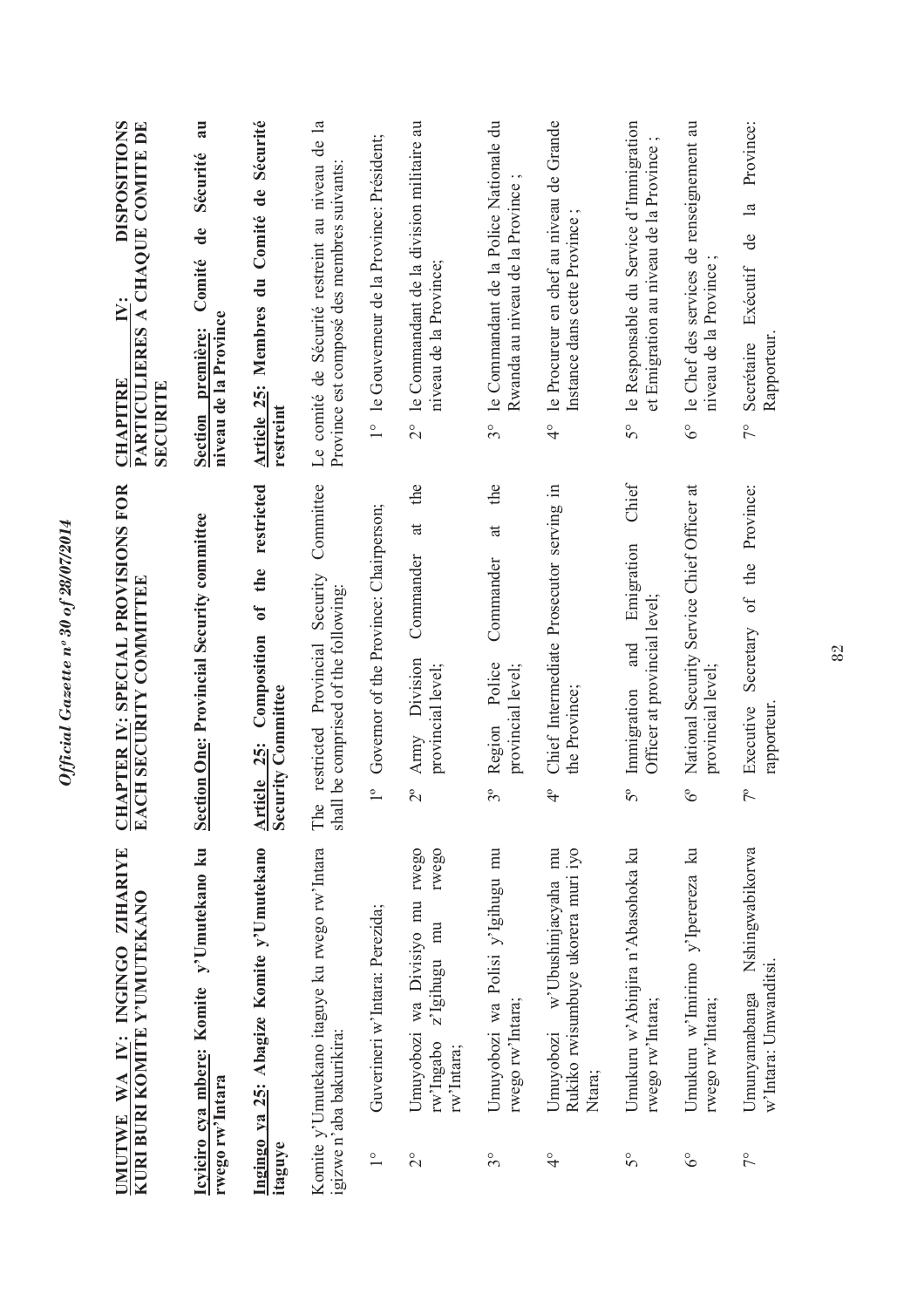| y'Umutekano<br>y'Umutekano<br>Komite<br>Komite<br>Iyo umwanditsi wa<br>abagize<br>bitoramo umwanditsi.<br>atabonetse,                                                                                                                                  | here the rapporteur of the Security Committee<br>not available, Security Committee members<br>shall elect a rapporteur among them<br>$\gtrapprox$<br>$\tilde{\mathbf{z}}$ .                                                                                 | Lorsque le rapporteur du Comité de sécurité est<br>$\mathbf{g}$<br>empêché, les membres du comité de sécurité<br>choisissent un parmi eux                                                                                                                         |
|--------------------------------------------------------------------------------------------------------------------------------------------------------------------------------------------------------------------------------------------------------|-------------------------------------------------------------------------------------------------------------------------------------------------------------------------------------------------------------------------------------------------------------|-------------------------------------------------------------------------------------------------------------------------------------------------------------------------------------------------------------------------------------------------------------------|
| Ingingo ya 26: Abagize Komite y'umutekano<br>yaguye                                                                                                                                                                                                    | Article 26: Composition of the broad Security<br>Committee                                                                                                                                                                                                  | Article 26: Membres du Comité de sécurité<br>élargi                                                                                                                                                                                                               |
| Komite y'Umutekano yaguye ku rwego rw'Intara<br>igizwe n'abagize Komite y'Umutekano itaguye<br>hiyongereyeho abayobozi b'Uturere tugize Intara<br>n'abandi bose isanga ari ngombwa.                                                                    | e broad Provincial Security Committee shall be<br>comprised of the members of the restricted<br>Security Committee plus District Mayors and<br>other people it deems necessary<br>É                                                                         | Province est composé des membres du Comité<br>des Districts de la Province et d'autres personnes<br>Le Comité de sécurité élargi au niveau de la<br>restreint de sécurité auxquels s'ajoutent les Maires<br>qu'il juge nécessaires                                |
| Komite<br>kwa<br>Guterana<br>27:<br>y'Umutekano<br>$va$<br>Ingingo                                                                                                                                                                                     | Security<br>the<br>$\mathfrak{b}$<br>Convening<br>Article 27:<br>mmittee<br>ී                                                                                                                                                                               | Comité de<br>Tenue de réunion du<br>Article 27:<br>Sécurité                                                                                                                                                                                                       |
| Komite y'umutekano ku rwego rw'Intara iterana<br>rimwe mu mezi atatu $(3)$ n'igihe cyose bibaye<br>ngombwa.                                                                                                                                            | meet<br>$\frac{1}{15}$<br>Security Committee shall<br>whenever<br>and<br>months<br>$\binom{3}{2}$<br>The Provincial<br>every three<br>necessary                                                                                                             | Le Comité de Sécurité au niveau de la Province se<br>réunit tous les trois $(3)$ mois et chaque fois que de<br>besoin                                                                                                                                             |
| Ingingo ya 28: Gutanga inama                                                                                                                                                                                                                           | <b>Article 28: Provision of advice</b>                                                                                                                                                                                                                      | Article 28 : Prodiguer des conseils                                                                                                                                                                                                                               |
| Komite y'Umutekano ku rwego rw'Intara igira<br>inama Guverineri w'Intara ku byemezo byafatwa<br>ku buryo bwihuse kandi bigahita bishyirwa mu<br>bikorwa mu gihe bitanyuranyije n'amategeko.                                                            | Provincial Security Committee shall advise<br>Governor of the Province regarding the<br>decisions to be taken and implemented as a matter<br>of urgency, as long as they are not in contradiction<br>with laws<br>$\ddot{\circ}$<br>È<br>the                | Le Comité de sécurité au niveau de la Province<br>donne des conseils au Gouverneur de la Province<br>sur des décisions jugées urgentes et devant être<br>exécutées immédiatement au cas où elles ne sont<br>pas contraires à la loi.                              |
| Ingingo ya 29: Raporo ya Komite y'umutekano                                                                                                                                                                                                            | <b>Article 29: Security Committee Report</b>                                                                                                                                                                                                                | Article 29: Rapport du Comité de Sécurité                                                                                                                                                                                                                         |
| ku rwego rw'Intara bishyikirizwa Minisitiri ufite<br>Ubutegetsi bw'lgihugu mu nshingano ze, mu gihe<br>Imyanzuro n'ibyifuzo bya Komite y'Umutekano<br>iminsi irindwi (7) inama iteranye;<br>umutekano mu gihugu mu<br>ufite<br>kitarenze<br>Minisitiri | Resolutions and recommendations from the<br>Provincial Security Committee shall be submitted<br>within seven $(7)$ days from the date of the meeting<br>with copies to the Minister in charge of national<br>to the Minister in charge of local Government; | Les décisions et les suggestions du Comité de<br>jours après la tenue de la réunion. Le Ministre<br>Sécurité au niveau de la Province sont soumises<br>au Ministre ayant l'administration locale dans ses<br>attributions dans un délai ne dépassant pas sept (7) |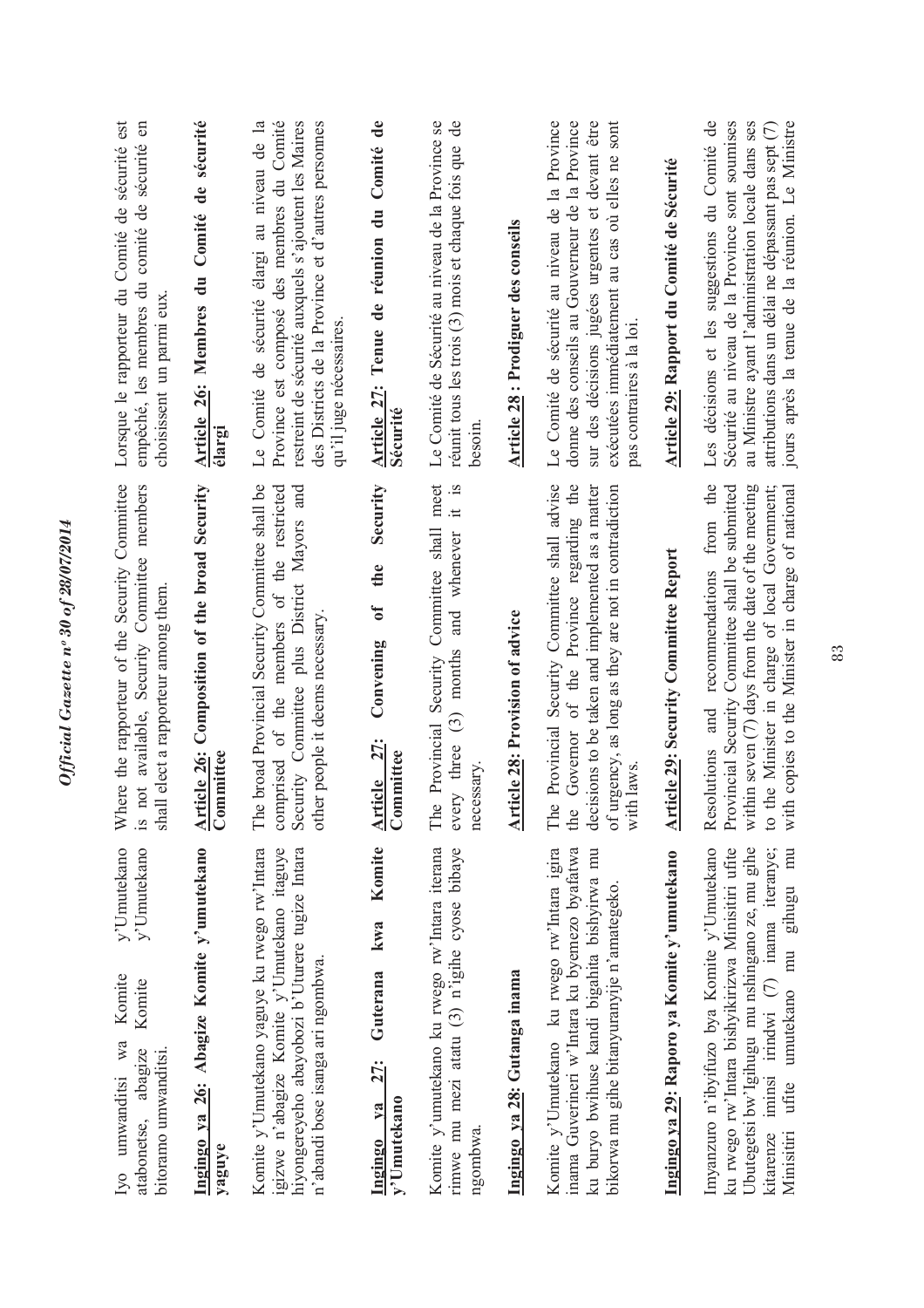|                | shingano ze, Minisitiri ufite Ingabo mu nshingano<br>ze na Minisitiri ufite Ubutabera mu nshingano ze<br>bakabimenyeshwa. | of defence, and<br>security, the Minister in charge<br>the Minister in charge of justice.                               | ayant la sécurité nationale, le Ministre ayant la<br>défense et le Ministre ayant la justice dans leurs<br>attributions en reçoivent des copies |
|----------------|---------------------------------------------------------------------------------------------------------------------------|-------------------------------------------------------------------------------------------------------------------------|-------------------------------------------------------------------------------------------------------------------------------------------------|
|                | Icyiciro cya 2: Komite y'Umutekano<br>y'Umujyi wa Kigali                                                                  | Section 2: Security Committee in the City of f<br>Kigali                                                                | Section 2: Comité de Sécurité de la Ville de<br>Kigali                                                                                          |
|                | Ingingo ya 30: Abagize Komite y'Umutekano<br>itaguye y'Umujyi wa Kigali                                                   | restricted<br>Security Committee in the City of Kigali<br>the<br>$\mathfrak{h}$<br>Composition<br>Article 30:           | Article 30: Membres du Comité de Sécurité<br>restreint de la Ville de Kigali                                                                    |
|                | Komite y'Umutekano mu Mujyi wa Kigali itaguye<br>igizwe n'aba bakurikira:                                                 | e following persons shall be members of the<br>Security Committee in the City of<br>restricted<br>Kigali:<br>Ê          | au niveau de la<br>des membres<br>composé<br>Le Comité de sécurité restreint<br>est<br>Kigali<br>Ville de<br>suivants:                          |
| $\frac{1}{2}$  | Umuyobozi w'Umujyi wa Kigali ari na<br>we Muyobozi wayo;                                                                  | Mayor of the City of Kigali, Chairperson;<br>$\frac{1}{1}$                                                              | 1° le Maire de la Ville de Kigali qui en est le<br>Président:                                                                                   |
| $\overline{C}$ | abandi bagize Komite Nyobozi;                                                                                             | Executive<br>the<br>of<br>members<br>Committee;<br>other<br>$2^{\circ}$                                                 | les autres membres du Comité Exécutif;<br>$\frac{1}{2}$                                                                                         |
| $3^{\circ}$    | Umuyobozi wa Diviziyo mu rwego<br>rw'Ingabo z'Igihugu Umujyi wa Kigali<br>urimo;                                          | the<br>the City of Kigali is<br>$\circ$ f<br>Commander<br>Division in which<br>Army Division<br>located:<br>$3^{\circ}$ | le Commandant de la division militaire<br>$\cdot$ $\sim$<br>dans laquelle se trouve la ville de Kigali<br>$3^{\circ}$                           |
| $\frac{1}{4}$  | Umuyobozi w'Akarere ka Polisi Umujyi<br>wa Kigali urimo;                                                                  | District Police Commander in the City of<br>Kigali;<br>$\ddot{ }$                                                       | Commandant de la Police de la région où<br>se trouve la Ville de Kigali<br>$\frac{1}{4}$                                                        |
| 50             | Umuyobozi wa Polisi mu Mujyi wa<br>Kigali;                                                                                | Police Commander in the City of Kigali;<br>$5^{\circ}$                                                                  | le Commandant de la Police dans la Ville<br>de Kigali<br>50                                                                                     |
| $6^\circ$      | Umuyobozi w'Ubushinjacyaha ku rwego<br>Rwisumbuye mu Mujyi wa Kigali;                                                     | Chief Intermediate Prosecutor in the City<br>of Kigali;<br>$\delta^{\circ}$                                             | le Procureur en Chef au niveau de Grande<br>Instance dans la Ville de Kigali;<br>$\delta^{\circ}$                                               |
| $7^{\circ}$    | Umukuru w'Urwego rushinzwe abinjira<br>n'abasohoka mu Mujyi wa Kigali;                                                    | Chief<br>Emigration<br>Officer in the City of Kigali;<br>and<br>Immigration<br>$7^{\circ}$                              | émigrations<br>$\sigma$<br>le Chef d'immigrations<br>dans la Ville de Kigali;<br>$\tilde{7}^{\circ}$                                            |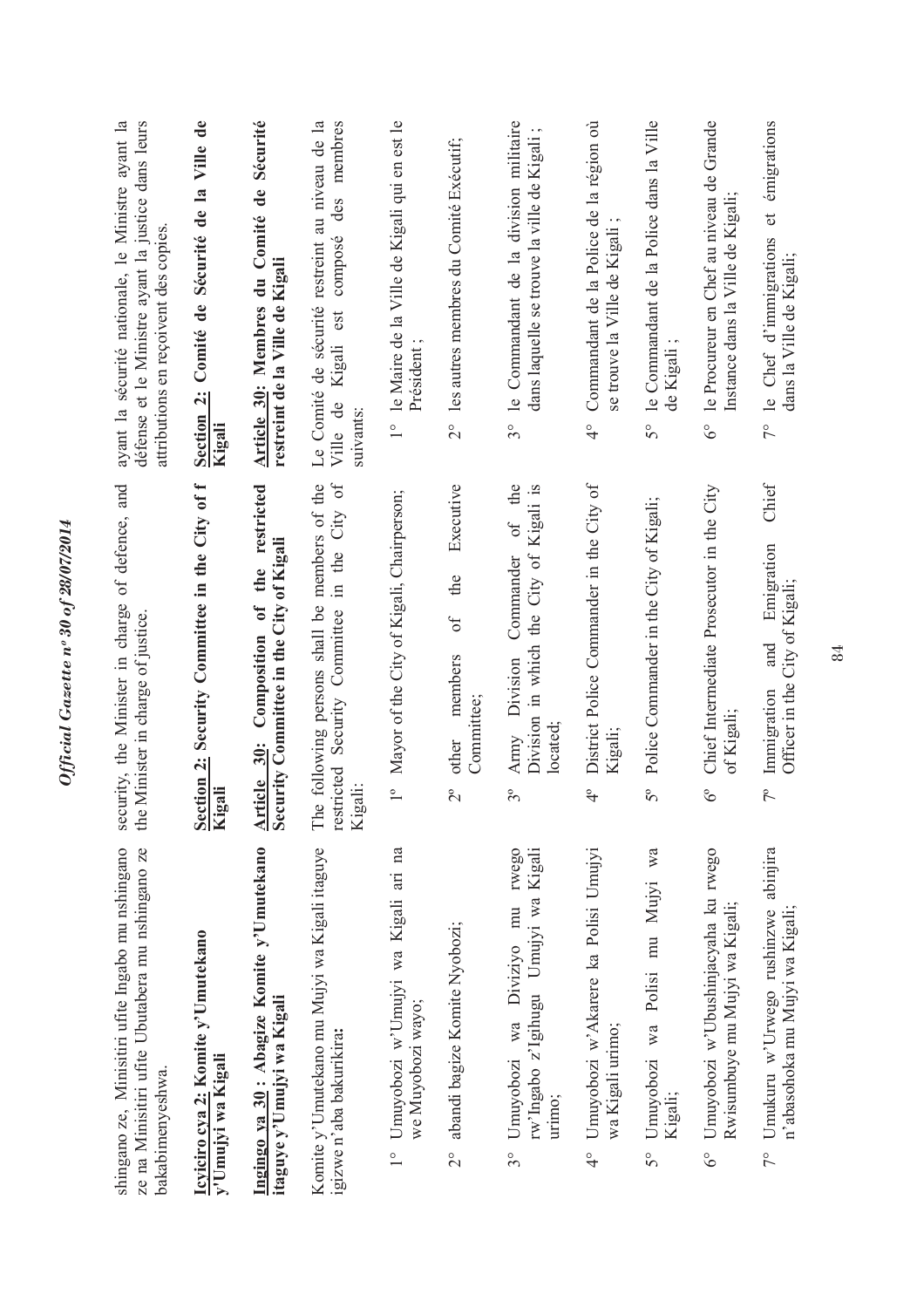| Umuyobozi ushinzwe iperereza mu Mujyi<br>wa Kigali;<br>$8^{\circ}$                                                                                                                                             | National Security service Chief Officer in<br>the City of Kigali;<br>$8^{\circ}$                                                                                                                                                                          | le chef des services de renseignements de<br>la Ville de Kigali;<br>$8^{\circ}$                                                                                                                                                                                |
|----------------------------------------------------------------------------------------------------------------------------------------------------------------------------------------------------------------|-----------------------------------------------------------------------------------------------------------------------------------------------------------------------------------------------------------------------------------------------------------|----------------------------------------------------------------------------------------------------------------------------------------------------------------------------------------------------------------------------------------------------------------|
| Nshingwabikorwa<br>w'Umujyi wa Kigali ari nawe mwanditsi<br>Umunyamabanga<br>wayo.<br>$\delta$                                                                                                                 | City of<br>of the<br>Kigali, who is the rapporteur<br>the Executive Secretary of the<br>Committee.<br>$\delta^{\circ}$                                                                                                                                    | le Secrétaire Exécutif de la Ville de Kigali<br>qui en est le rapporteur.<br>$\delta$                                                                                                                                                                          |
| v'Umutekano<br>y'Umutekano<br>Komite<br>Komite<br>wa<br>abagize<br>bitoramo umwanditsi.<br>umwanditsi<br>atabonetse,<br>Ivo                                                                                    | In case the rapporteur of the Security Committee<br>$\mathfrak{a}$<br>is absent, Security Committee members elect<br>Secretary among themselves.                                                                                                          | sécurité est<br>sécurité<br>de<br>Quand le rapporteur du Comité de<br>du comité<br>choisissent parmi eux un rapporteur.<br>empêché, les membres                                                                                                                |
| Ingingo ya 31: Abagize Komite y'umutekano<br>yaguye y'Umujyi wa Kigali                                                                                                                                         | Article 31: Composition of the broad Security<br>Committee in the City of Kigali                                                                                                                                                                          | Comité de Sécurité<br>Article 31: Membres du<br>élargi de la Ville de Kigali                                                                                                                                                                                   |
| Komite y'umutekano yaguye ku rwego rw'Umujyi<br>wa Kigali igizwe n'abagize Komite y'Umutekano<br>itaguye hiyongereyeho abayobozi b'Uturere two<br>mu Mujyi wa Kigali n'abandi bose isanga ari<br>ngombwa.      | broad Security Committee in the City of<br>restricted Security Committee plus Mayors of<br>Kigali is comprised of the members of the<br>Districts from the City of Kigali and other people<br>it deems necessary<br>The                                   | Le Comité de sécurité élargi au niveau de la Ville<br>de Kigali est composé des membres du Comité<br>restreint de sécurité auxquels s'ajoutent les Maires<br>des Districts de la Ville de Kigali et d'autres<br>personnes qu'il juge nécessaires.              |
| Komite<br>kwa<br>Guterana<br>$32$ :<br>y'umutekano<br>$va$<br>Ingingo                                                                                                                                          | Security<br>the<br>$\mathfrak{h}$<br>Convening<br>Article 32:<br>Committee                                                                                                                                                                                | Article 32: Tenue du Comité de Sécurité                                                                                                                                                                                                                        |
| Komite y'Umutekano y'Umujyi wa Kigali iterana<br>rimwe mu kwezi n'igihe cyose bibaye ngombwa.                                                                                                                  | Security Committee in the City of Kigali shall<br>meet once a month and whenever it is necessary.<br>The                                                                                                                                                  | Le Comité de Sécurité de la Ville de Kigali se<br>$\mathsf{d}\mathsf{e}$<br>réunit une fois le mois et chaque fois que<br>besoin                                                                                                                               |
| Ingingo ya 33: Gutanga inama                                                                                                                                                                                   | <b>Article 33: Provision of advice</b>                                                                                                                                                                                                                    | <b>Article 33: Prodiguer des conseils</b>                                                                                                                                                                                                                      |
| Komite y'Umutekano y'Umujyi wa Kigali igira<br>gihe<br>byemezo byafatwa ku buryo bwihuse kandi<br>inama Komite Nyobozi y'Umujyi wa Kigali ku<br>bigahita bishyirwa mu bikorwa mu<br>bitanyuranyije n'amategeko | advise the Executive Committee of the City of<br>Security Committee in the City of Kigali shall<br>implemented as a matter of urgency, as long as<br>Kigali regarding the decisions to be taken and<br>are not in contradiction with laws.<br>The<br>they | $\overline{a}$<br>décisions qui peuvent être prises de façon urgente<br>Comité Exécutif de la Ville de Kigali sur des<br>et devant être exécutées immédiatement au cas où<br>Le Comité de Sécurité donne des conseils<br>elles ne sont pas contraires à la loi |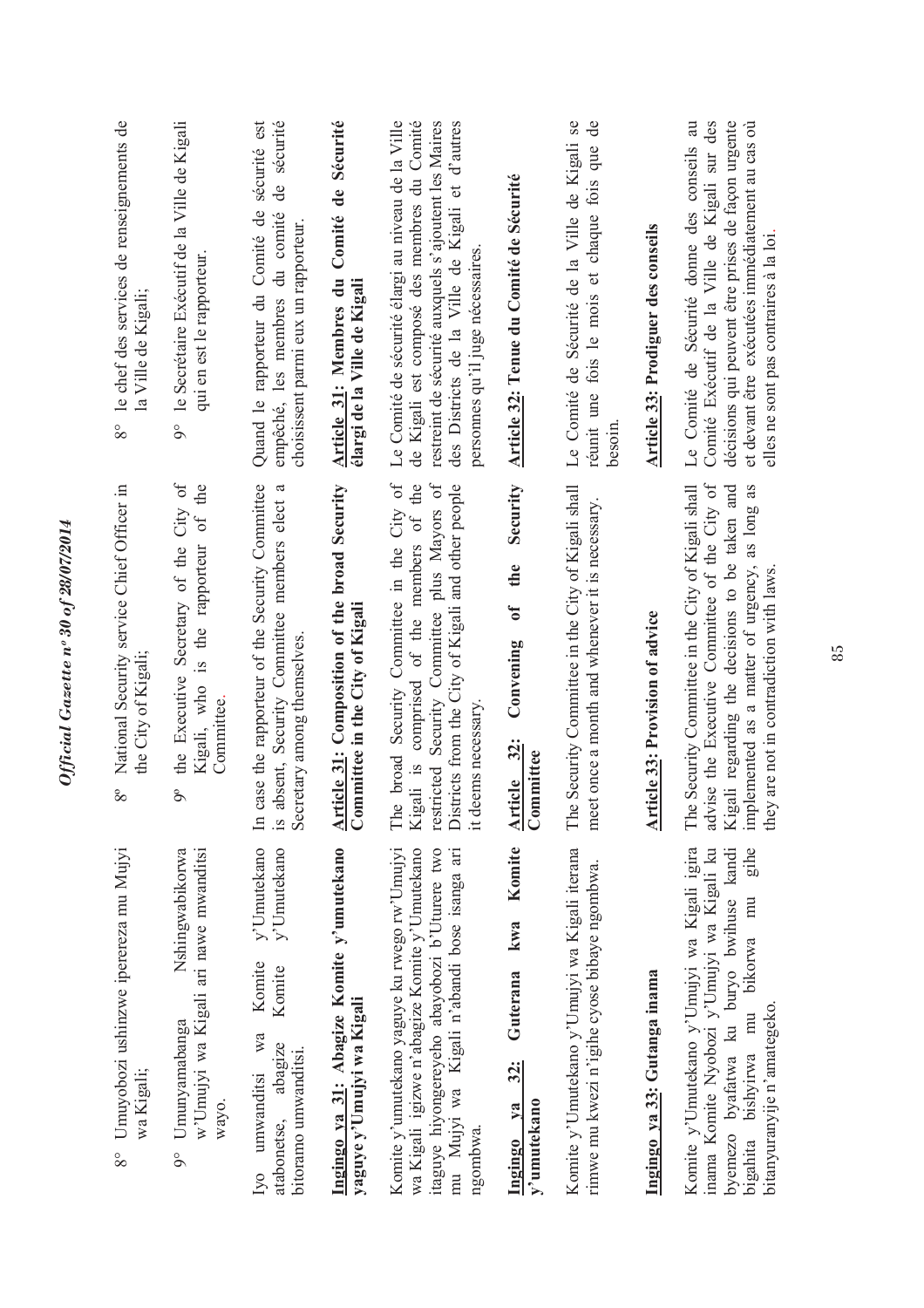| Komite<br>$\overline{y}$ a<br>y'umutekano mu gihe cy'amatora<br>Imikorere<br>34:<br>$1$<br>Ingingo                                                                                                                                                                                                                                       | Security<br>Committee during the election period<br>of the<br>Functioning<br>Article 34:                                                                                                                                                                                                                                                               | $\ddot{\mathbf{d}}$ e<br>Article 34: Fonctionnement du Comité<br>Sécurité durant la période électorale                                                                                                                                                                                                                                                                                            |
|------------------------------------------------------------------------------------------------------------------------------------------------------------------------------------------------------------------------------------------------------------------------------------------------------------------------------------------|--------------------------------------------------------------------------------------------------------------------------------------------------------------------------------------------------------------------------------------------------------------------------------------------------------------------------------------------------------|---------------------------------------------------------------------------------------------------------------------------------------------------------------------------------------------------------------------------------------------------------------------------------------------------------------------------------------------------------------------------------------------------|
| Mu gihe cy'amatora y'abagize Inama Njyanama<br>Komite<br>zikayoborwa<br>n'Umunyamabanga Nshingwabikorwa w'Umujyi<br>za<br>mama<br>y'umutekano zitumizwa kandi<br>y'Umujyi wa Kigali,<br>wa Kigali.                                                                                                                                       | chaired by the Executive Secretary of the City of<br>of the Advisory Committee in the City of Kigali,<br>During the period of the elections of the members<br>Security Committee meetings are convened and<br>Kigali.                                                                                                                                  | Pendant les élections des membres du Conseil de<br>la Ville de Kigali, les réunions du Comité de<br>$\mathbf{e}$<br>sécurité sont convoquées et dirigées par<br>Secrétaire Exécutif de la Ville de Kigali.                                                                                                                                                                                        |
| Komite y'umutekano<br>Muri iki gihe, abagize<br>bitoramo umwanditsi.                                                                                                                                                                                                                                                                     | this case, Security Committee members elect<br>among them a Secretary.<br>$\mathbb{H}$                                                                                                                                                                                                                                                                 | Dans ce cas, les membres du Comité de sécurité<br>choisissent un rapporteur parmi eux                                                                                                                                                                                                                                                                                                             |
| Ingingo ya 35: Raporo ya Komite y'Umutekano                                                                                                                                                                                                                                                                                              | <b>Article 35: Security Committee report</b>                                                                                                                                                                                                                                                                                                           | Article 35: Rapport du Comité de Sécurité                                                                                                                                                                                                                                                                                                                                                         |
| Imyanzuro n'ibyifuzo bya Komite y'Umutekano<br>y'Umujyi wa Kigali bishyikirizwa Minisitiri ufite<br>ubutegetsi bw'Igihugu mu nshingano ze mu gihe<br>kitarenze iminsi irindwi (7) inama iteranye, ba<br>Minisitiri bafite umutekano mu Gihugu, ingabo<br>n' ubutabera mu nshingano zabo n'Umuyobozi<br>w'Inama Njyanama bakabimenyeshwa. | the<br>submitted within seven $(7)$ days from the date of<br>are<br>charge of internal security, army and justice as<br>meeting to the Minister in charge of local<br>government, with a copy to the Ministers in<br>Security Committee at Kigali City level<br>Resolutions and recommendations from<br>well as the Chairperson of the Council.<br>the | Sécurité au niveau de la Ville de Kigali sont<br>Les décisions et les suggestions du Comité de<br>soumises au Ministre ayant l'Administration<br>Locale dans ses attributions dans un délai ne<br>dépassant pas sept (7) jours après la tenue de la<br>réunion, les Ministres ayant la sécurité, l'armée et<br>la justice dans leurs attributions et le Président du<br>Conseil en sont informés. |
| mu<br>Komite y'Umutekano<br>إنبا<br>cya<br><b>Icviciro</b><br>Karere                                                                                                                                                                                                                                                                     | <b>Section 3: District Security Committee</b>                                                                                                                                                                                                                                                                                                          | Section 3: Comité de Sécurité au niveau du<br>District                                                                                                                                                                                                                                                                                                                                            |
| Ingingo ya 36: Abagize Komite y'Umutekano<br>itaguye                                                                                                                                                                                                                                                                                     | restricted<br>of the<br>Article 36: Composition<br><b>Security Committee</b>                                                                                                                                                                                                                                                                           | Article 36: Membres du Comité de Sécurité<br>restreint                                                                                                                                                                                                                                                                                                                                            |
| Komite y'Umutekano mu Karere itaguye igizwe<br>n'aba bakurikira:                                                                                                                                                                                                                                                                         | The restricted District Security Committee shall<br>be comprised of the following:                                                                                                                                                                                                                                                                     | Le Comité de sécurité restreint au niveau du<br>District est composé par les membres suivants                                                                                                                                                                                                                                                                                                     |
| $W_{\rm c}$<br>na<br>$\ddot{a}$<br>w'Akarere,<br>muyobozi wayo;<br>1° Umuyobozi                                                                                                                                                                                                                                                          | 1° District Mayor, Chairperson;                                                                                                                                                                                                                                                                                                                        | du District qui en est le<br>1° le Maire<br>Président;                                                                                                                                                                                                                                                                                                                                            |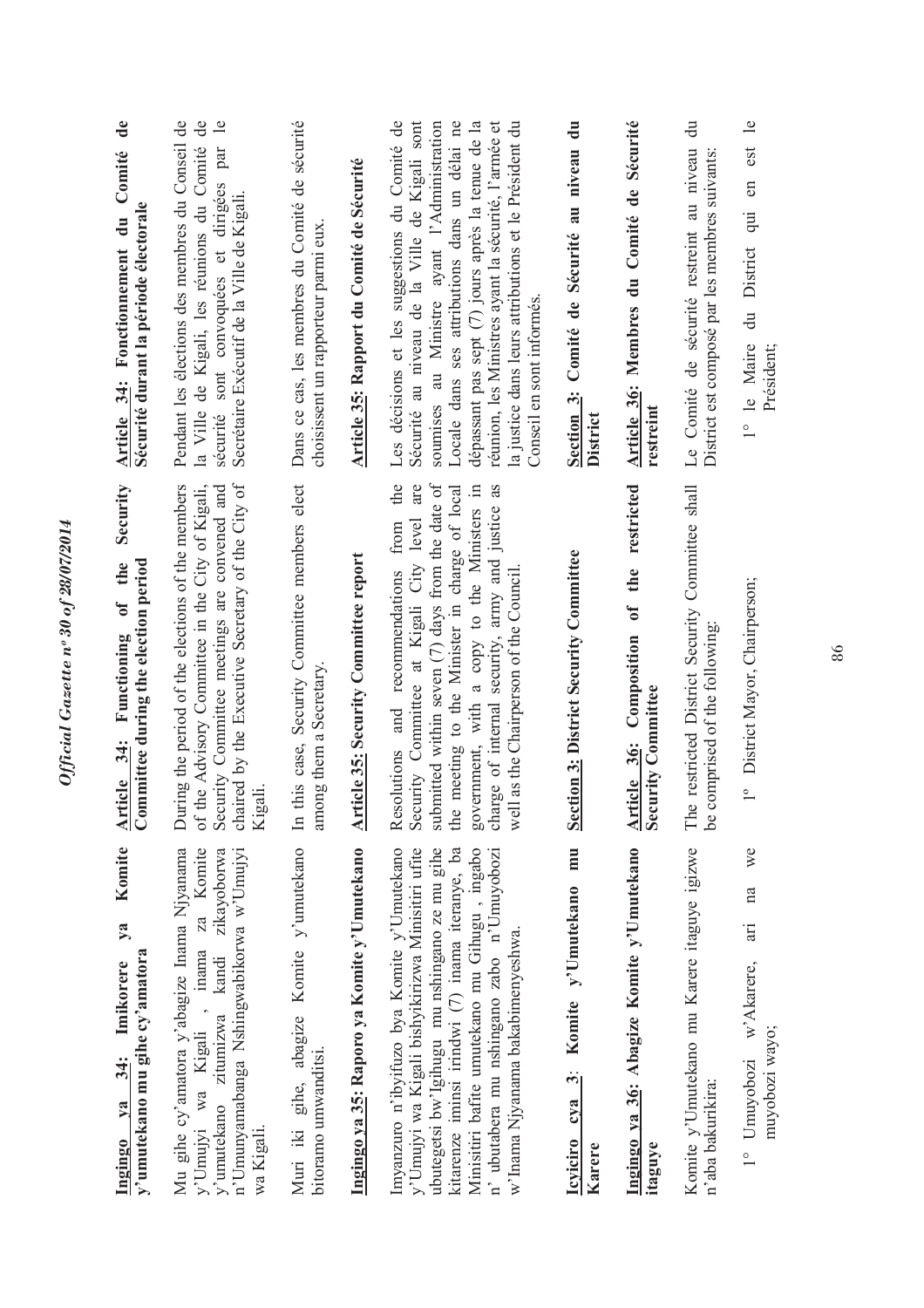| les autres membres du Comité Exécutif du<br>District;<br>$\overline{C}$<br>Other members of the District Executive<br>Committee; | de l'Armée dans<br>le Commandant<br>District;<br>$3^{\circ}$<br>District Army Commander; | 4° le Commandant de la Police dans le<br>District;<br>District Police Commander; | le Procureur en chef au niveau de Grande<br>Instance du ressort de ce District<br>50<br>the<br>Prosecutor in<br>Chief Intermediate<br>District jurisdiction; | le chef du Service des Renseignements<br>dans le District;<br>$6^\circ$<br>District Security Officer; | 7° le Chef de Service d'Immigration<br>Emigration dans le District;<br>Immigration<br>and<br>Emigration | le Directeur de la prison dont le ressort est<br>ce District;<br>$8^{\circ}$<br>District<br>Service<br>Correctional | le Coordinateur de l'Organe qui appuie<br>l'Administration du District pour le<br>maintien de la sécurité (DASSO) dans le<br>District;<br>$\delta$<br>Support<br>District Administration Security<br>Organ (DASSO) Coordinator; | 10° un assistant social ayant la sécurité dans<br>ses attributions dans le Conseil National<br>des Femmes au niveau du District;<br>charge of<br>Women's<br>National<br>District level in<br>of the<br>$10^{\circ}$ a member<br>Council at | 11° un Conseiller ayant l'information dans ses<br>attributions au sein du Conseil National<br>de la Jeunesse au niveau du District<br>at District level in charge of information<br>11° an advisor in the National Youth Council<br>and communication; | 12° le Secrétaire Exécutif du District qui en<br>est le Rapporteur.<br>12° the Executive Secretary of the District,<br>who is the rapporteur |
|----------------------------------------------------------------------------------------------------------------------------------|------------------------------------------------------------------------------------------|----------------------------------------------------------------------------------|--------------------------------------------------------------------------------------------------------------------------------------------------------------|-------------------------------------------------------------------------------------------------------|---------------------------------------------------------------------------------------------------------|---------------------------------------------------------------------------------------------------------------------|---------------------------------------------------------------------------------------------------------------------------------------------------------------------------------------------------------------------------------|--------------------------------------------------------------------------------------------------------------------------------------------------------------------------------------------------------------------------------------------|--------------------------------------------------------------------------------------------------------------------------------------------------------------------------------------------------------------------------------------------------------|----------------------------------------------------------------------------------------------------------------------------------------------|
|                                                                                                                                  |                                                                                          |                                                                                  |                                                                                                                                                              |                                                                                                       | Officer;<br>District                                                                                    | Director;<br>Rwanda                                                                                                 |                                                                                                                                                                                                                                 | security;                                                                                                                                                                                                                                  |                                                                                                                                                                                                                                                        |                                                                                                                                              |
| $2^{\circ}$                                                                                                                      | $3^{\circ}$                                                                              | $\ddot{ }$                                                                       | $5^{\circ}$                                                                                                                                                  | $6^{\circ}$                                                                                           | $7^{\circ}$                                                                                             | $8^{\circ}$                                                                                                         | $\delta$                                                                                                                                                                                                                        |                                                                                                                                                                                                                                            |                                                                                                                                                                                                                                                        |                                                                                                                                              |
| Nyobozi<br>Komite<br>bagize<br>y' Akarere;<br>Abandi<br>$\overline{C}$                                                           | mu<br>zikorera<br>w'Ingabo<br>Umuyobozi<br>Karere;<br>$3^{\circ}$                        | Umuyobozi wa Polisi mu Karere;<br>$\frac{1}{4}$                                  | $\overline{m}$<br>ifasi<br>rwisumbuye ruri mu<br>w'Ubushinjacyaha<br>Umuyobozi<br>y'Akarere;<br>Rukiko<br>50                                                 | $\overline{m}$<br>iperereza<br>ushinzwe<br>Umuyobozi<br>Karere;<br>$6^\circ$                          | mu<br>n'abasohoka<br>abinjira<br>Ushinzwe<br>Karere;<br>$\frac{1}{2}$                                   | Umuyobozi wa gereza iri mu Karere;<br>$8^{\circ}$                                                                   | Umuhuzabikorwa w'Urwego Rwunganira<br>Gucunga<br>Umutekano (DASSO) mu Karere;<br>bw'Akarere mu<br>Ubuyobozi<br>$\circ$                                                                                                          | 10° Umukangurambaga ufite umutekano mu<br>nshingano ze mu Nama y'Igihugu<br>y'Abagore ku rwego rw'Akarere;                                                                                                                                 | 11° Umujyanama ufite itangazamakuru mu<br>ze mu Nama y'Igihugu<br>y'Urubyiruko ku rwego rw'Akarere;<br>nshingano                                                                                                                                       | Nshingwabikorwa<br>w'Akarere ari na we mwanditsi wayo.<br>12° Umunyamabanga                                                                  |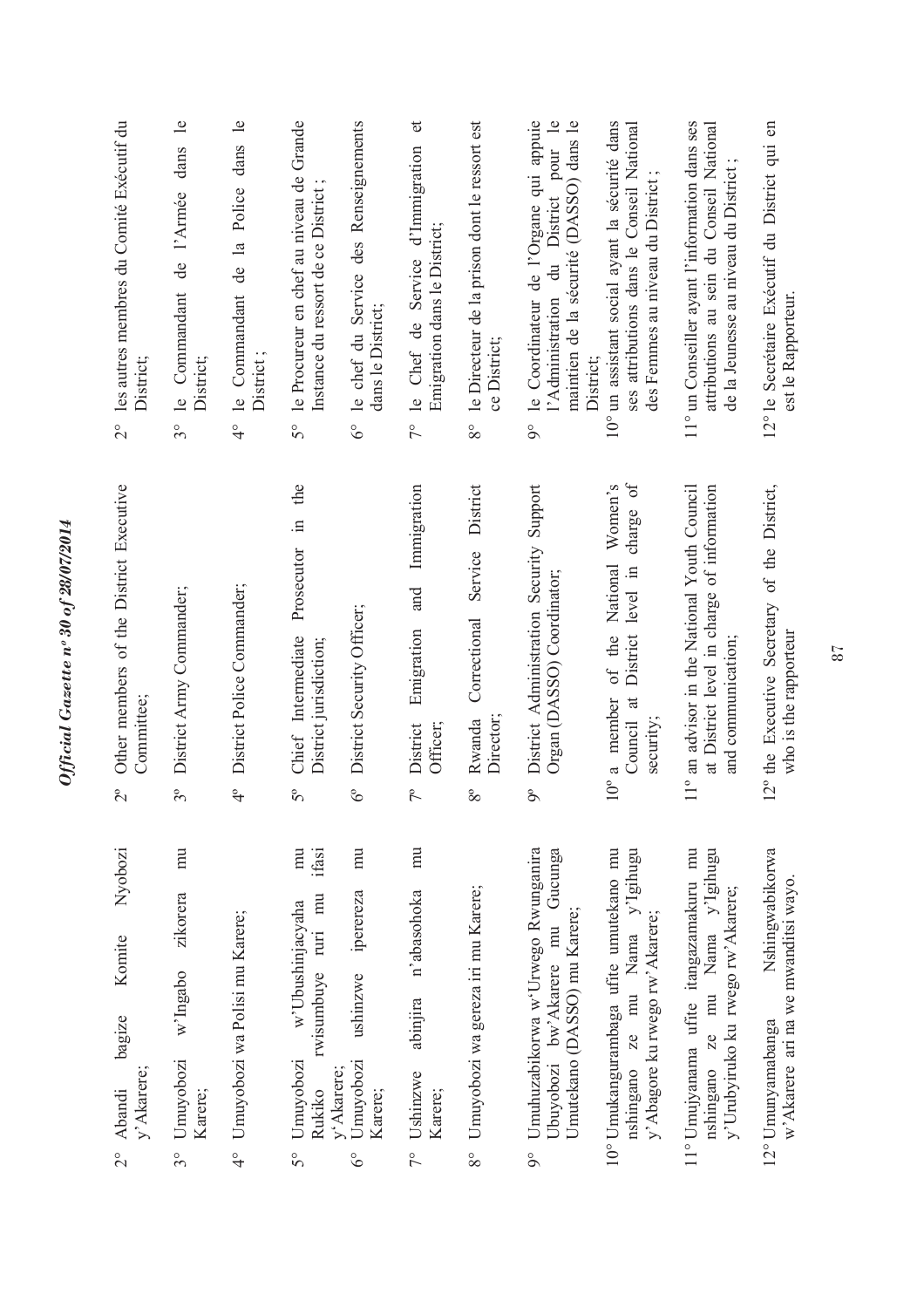| Lorsque le Rapporteur du Comité de sécurité est<br>sécurité<br>de<br>empêché, les membres du comité<br>choisissent parmi eux un rapporteur.                      | Article 37: Membres du Comité de Sécurité<br>élargi au niveau du District | Le Comité de sécurité élargi au niveau du District<br>est composé des membres du Comité de sécurité<br>restreint auxquels s'ajoutent les secrétaires<br>exécutifs des Secteurs composant le District et<br>d'autres personnes qu'il juge nécessaires.            | Article 38: Tenue des réunions du Comité de<br>Sécurité        | District se tiennent une fois le mois et chaque fois<br>Les réunions du Comité de Sécurité au niveau du<br>que de besoin. | Article 39: Prodiguer des conseils | Le Comité de Sécurité au niveau du District<br>District sur des décisions qui peuvent être prises<br>donnes des conseils au Comité Exécutif du<br>de façon urgente et qui doivent être exécutées<br>immédiatement conformément à la loi. | Article 40: Rapports du Comité de Sécurité    | Le rapport du Comité de Sécurité du District est<br>soumis au Gouverneur de la Province ou au Maire<br>de la Ville de Kigali concerné, avec copie pour<br>information au Ministre ayant l'administration<br>locale dans ses attributions et au Président du                   |
|------------------------------------------------------------------------------------------------------------------------------------------------------------------|---------------------------------------------------------------------------|------------------------------------------------------------------------------------------------------------------------------------------------------------------------------------------------------------------------------------------------------------------|----------------------------------------------------------------|---------------------------------------------------------------------------------------------------------------------------|------------------------------------|------------------------------------------------------------------------------------------------------------------------------------------------------------------------------------------------------------------------------------------|-----------------------------------------------|-------------------------------------------------------------------------------------------------------------------------------------------------------------------------------------------------------------------------------------------------------------------------------|
| here the rapporteur of the Security Committee<br>not available, Security Committee members<br>shall elect a rapporteur among them.<br>$\geqslant$<br>$\tilde{S}$ | <b>Article 37: Broad District Security Committee</b><br>members           | Security Committee plus Executive Secretaries of<br>Committee is<br>comprised of the members of the restricted<br>Sectors making up the District and other people it<br>District Security<br>deems necessary.<br>broad<br>$\ddot{\mathbf{e}}$<br>È               | <b>Article 38: Convening of Security Committee</b><br>meetings | it is<br>shall<br>Meetings of District Security Committee<br>whenever<br>once a month and<br>take place<br>necessary      | Article 39: Provision of advice    | e District Security Committee shall advise the<br>District Executive Committee regarding the<br>as long as they are not in contradiction with the<br>decisions to be taken and implemented urgently,<br>È<br>$\frac{a}{b}$               | <b>Article 40: Security Committee reports</b> | e Report from the District Security Committee<br>government in his remit and to the President of<br>the Mayor of the City of Kigali concerned, with a<br>copy to the Minister in charge of local<br>submitted to the Governor of the Province or<br>É<br>$\tilde{\mathbf{S}}$ |
| y'Umutekano<br>y'Umutekano<br>Komite<br>Komite<br>Ivo umwanditsi wa<br>abagize<br>bitoramo umwanditsi.<br>atabonetse,                                            | Ingingo ya 37: Abagize Komite y'Umutekano<br>yaguye y'Akarere             | <b>TWego</b><br>Komite<br>Abanyamabanga Nshingwabikorwa b'Imirenge<br>hiyongereyeho<br>igize Akarere n'abandi bose isanga ari ngombwa.<br>$\overline{\mathbf{z}}$<br>n'abagize<br>yaguye<br>itaguye<br>Komite y'Umutekano<br>1g1ZWe<br>v'Umutekano<br>rw'Akarere | Ingingo ya 38: Guterana kw'inama za Komite<br>y'Umutekano      | rwego<br>n'igihe<br>rw'Akarere ziterana rimwe mu kwezi<br>Komite y'Umutekano ku<br>cyose bibaye ngombwa.<br>Inama za      | Ingingo ya 39: Gutanga inama       | Komite y'Umutekano ku rwego rw'Akarere igira<br>bikorwa mu gihe bitanyuranyije<br>byafatwa ku buryo bwihuse kandi bigahita<br>inama Komite Nyobozi y'Akarere ku byemezo<br>bishyirwa mu<br>n'amategeko.                                  | Ingingo ya 40: Raporo za Komite y'umutekano   | y'Akarere<br>ufite Ubutegetsi bw'lgihugu mu nshingano ze<br>n'Umuyobozi w'Inama Njyanama y'Akarere<br>cyangwa<br>Umuyobozi w'Umujyi wa Kigali bireba, Minisitiri<br>Komite y'Umutekano<br>Guverineri w'Intara<br>Raporo ya<br>ishyikirizwa                                    |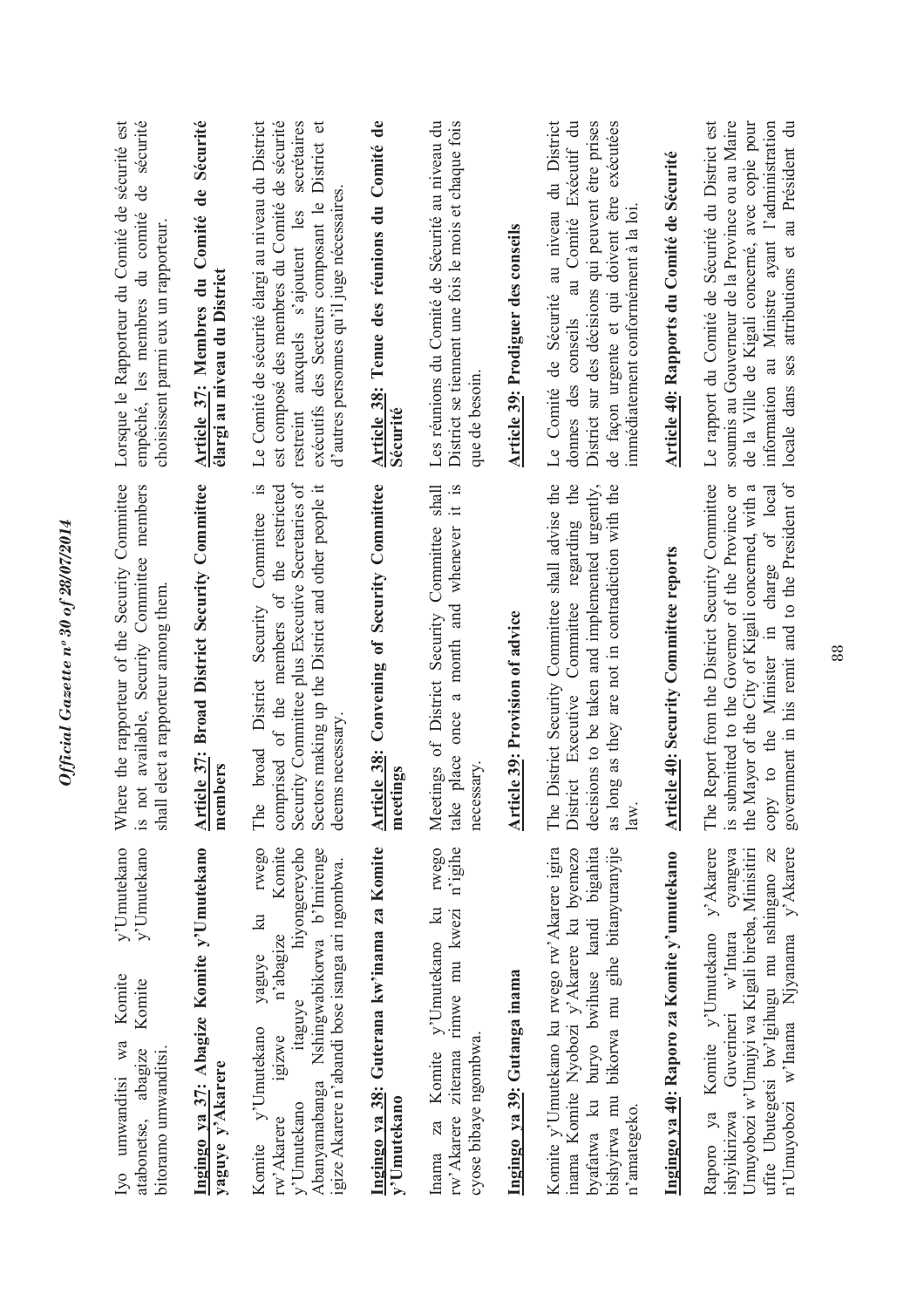| bakagenerwa kopi.                                                                                                                       | District Council.<br>the                                                                                                                                 | Conseil du District.                                                                                                                                         |
|-----------------------------------------------------------------------------------------------------------------------------------------|----------------------------------------------------------------------------------------------------------------------------------------------------------|--------------------------------------------------------------------------------------------------------------------------------------------------------------|
| mu<br>y'umutekano<br>Komite<br>$\ddot{+}$<br>cya<br>Murenge<br>Icyiciro                                                                 | <b>Section 4: Sector Security Committee</b>                                                                                                              | Section 4: Comité de Sécurité au niveau du<br><b>Secteur</b>                                                                                                 |
| Ingingo ya 41: Abagize Komite y'Umutekano                                                                                               | Security<br>the<br>$\mathfrak{h}$<br>Composition<br>$\ddot{=}$<br>Committee<br><b>Article</b>                                                            | Article 41: Membres du Comité de Sécurité                                                                                                                    |
| Komite y'Umutekano ku rwego rw'Umurenge<br>itaguye igizwe n'aba bakurikira:                                                             | e restricted Sector Security Committee shall be<br>comprised of the following:<br>Ê                                                                      | Le Comité de Sécurité restreint au niveau du<br>Secteur est composé des membres suivants:                                                                    |
| Nshingwabikorwa<br>w'Umurenge ari na we muyobozi wayo;<br>1° Umunyamabanga                                                              | Sector,<br>the<br>$\circ f$<br>Secretary<br>Chairperson;<br>Executive<br>$\overline{1}^{\circ}$                                                          | le Secrétaire Exécutif du Secteur qui en<br>est le Président;<br>$\frac{1}{1}$                                                                               |
| Uhagariye Ingabo mu Murenge;<br>$\frac{1}{2}$                                                                                           | Sector Army Officer;<br>$2^{\circ}$                                                                                                                      | $\mathbf{e}$<br>dans<br>l'armée<br>de<br>le commandant<br>Secteur;<br>$\frac{1}{2}$                                                                          |
| Uhagarariye Polisi mu Murenge;<br>$3^{\circ}$                                                                                           | Sector Police Officer;<br>$3^{\circ}$                                                                                                                    | le représentant de la Police dans le<br>Secteur;<br>$3^{\circ}$                                                                                              |
| Umuhuzabikorwa w'Urwego Rwunganira<br>Gucunga<br>Umutekano (DASSO) mu Murenge;<br>bw'Akarere mu<br>Ubuyobozi<br>$\frac{1}{4}$           | Security Support Organ (DASSO), at the<br>Administration<br>the<br>of<br>Sector level;<br>Coordinator<br>$\frac{1}{4}$                                   | le Coordinateur de l'Organe qui appuie<br>pour le<br>maintien de la sécurité (DASSO) au sein<br>l'Administration du District<br>du Secteur;<br>$\frac{1}{4}$ |
| Ba Perezida ba Komite z'Abunzi;<br>$5^{\circ}$                                                                                          | Presidents of Mediation Committees;<br>50                                                                                                                | des<br>Comités<br>des<br>Présidents<br>conciliateurs;<br>les<br>$5^{\circ}$                                                                                  |
| ibibazo<br>akaba<br>nshingano<br>gukemura<br>n'umwanditse w'inama.<br>mu<br>ufite<br>by'abaturage<br>Umukozi<br>$6^\circ$               | of the<br>A staff in charge of community civil<br>queries who is the rapporteur<br>meeting<br>$6^{\circ}$                                                | un agent ayant les requêtes civiles dans<br>ses attributions qui en est le rapporteur.<br>$\delta^{\circ}$                                                   |
| y'Umutekano<br>y'Umutekano<br>Komite<br>Komite<br>wa<br>abagize<br>bitoramo umwanditsi<br>umwanditsi<br>atabonetse,<br>I <sub>V</sub> O | Where the rapporteur of the Security Committee<br>not available, Security Committee members<br>shall elect a rapporteur among themselves.<br>$\tilde{S}$ | Quand le rapporteur du Comité de sécurité est<br>Sécurité<br>de<br>empêché, les membres du Comité<br>choisissent parmi eux un rapporteur.                    |

Official Gazette nº 30 of 28/07/2014 *Official Gazette nᵒ 30 of 28/07/2014*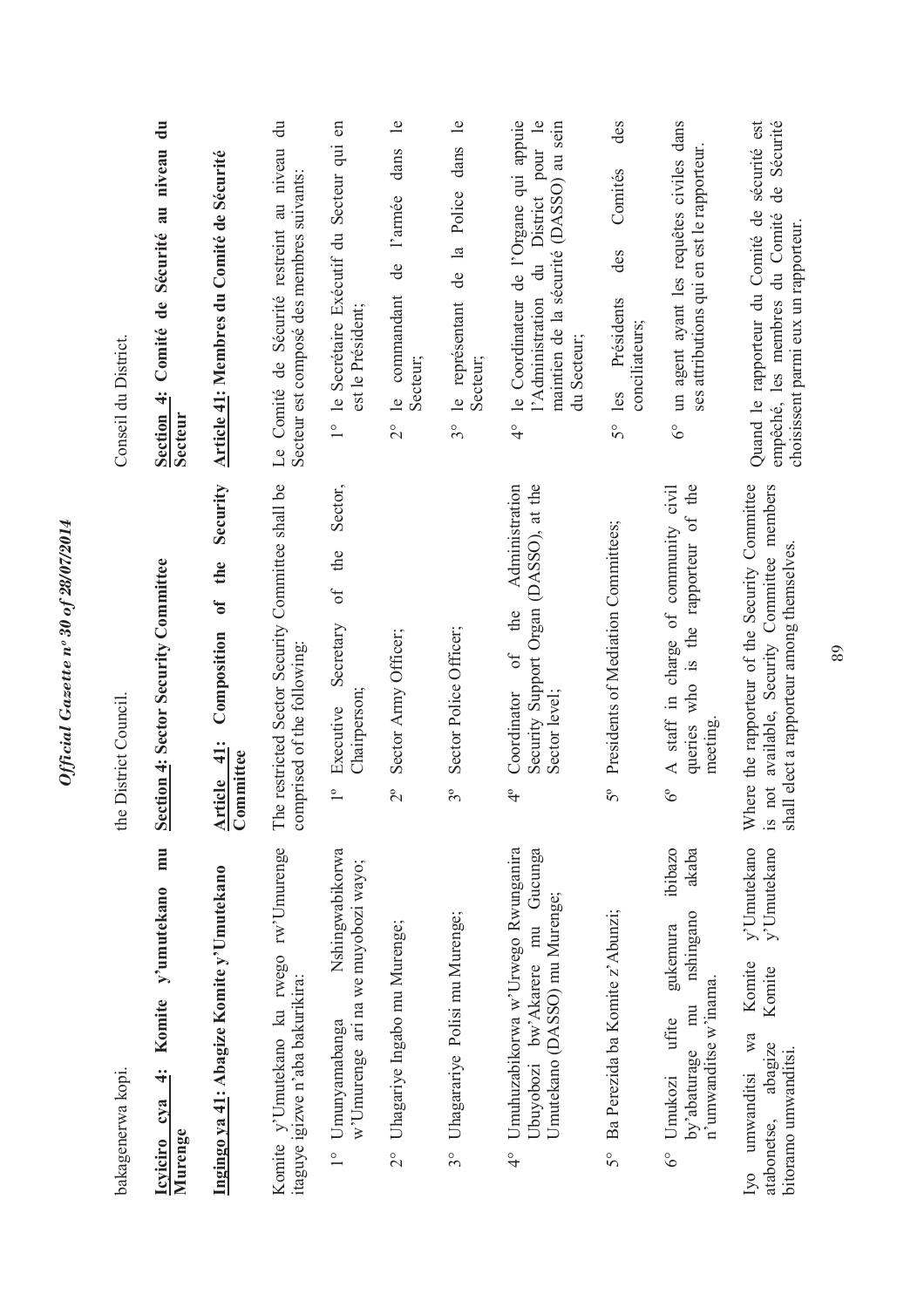| Ingingo ya 42: Komite y'Umutekano yaguye                                                                                                                                                                                                                                                                                               | <b>Article 42: Broad Security Committee</b>                                                                                                                                                                                                                                                                                                                           | Article 42: Membres du Comité de Sécurité<br>élargi                                                                                                                                                                                                                                                                                                                                                                        |
|----------------------------------------------------------------------------------------------------------------------------------------------------------------------------------------------------------------------------------------------------------------------------------------------------------------------------------------|-----------------------------------------------------------------------------------------------------------------------------------------------------------------------------------------------------------------------------------------------------------------------------------------------------------------------------------------------------------------------|----------------------------------------------------------------------------------------------------------------------------------------------------------------------------------------------------------------------------------------------------------------------------------------------------------------------------------------------------------------------------------------------------------------------------|
| Inama ya Komite y'Umutekano ku rwego<br>rw'Umurenge yaguye igizwe n'abagize Komite<br>tugize uwo Murenge n'abandi bose isanga ari<br>hiyongereyeho<br>nshingwabikorwa b'Utugari<br>itaguye<br>abanyamabanga<br>y'Umutekano<br>ngombwa.                                                                                                 | Security Committee plus Executive Secretaries of<br>broad Sector Security Committee shall be<br>comprised of the members of the restricted Sector<br>the Cells making up this Sector and other people it<br>deems necessary.<br>The                                                                                                                                   | est composé des membres du Comité de sécurité<br>secrétaires<br>Secteur et<br>Le Comité de Sécurité élargi au niveau du Secteur<br>d'autres personnes qu'il juge nécessaires.<br>exécutifs des Cellules composant ce<br>restreint auxquels s'ajoutent les                                                                                                                                                                  |
| Komite<br>kwa<br>Guterana<br>43:<br>y'Umutekano<br>Ingingo ya                                                                                                                                                                                                                                                                          | <b>Article 43: Sitting of the Security Committee</b>                                                                                                                                                                                                                                                                                                                  | $\mathbf{d}\mathbf{e}$<br>Article 43: Tenue de réunion du Comité<br>Sécurité                                                                                                                                                                                                                                                                                                                                               |
| rw'Umurenge ziterana rimwe mu kwezi n'igihe<br>rwego<br>Inama za Komite y'umutekano ku<br>cyose bibaye ngombwa.                                                                                                                                                                                                                        | Security Committee meetings shall<br>a month and whenever it is<br>once<br>Sector<br>place<br>necessary.<br>The<br>take                                                                                                                                                                                                                                               | Les réunions du Comité de sécurité au niveau du<br>Secteur se tiennent une fois le mois et chaque fois<br>que de besoin.                                                                                                                                                                                                                                                                                                   |
| Ingingo ya 44: Gutanga inama                                                                                                                                                                                                                                                                                                           | <b>Article 44: Provision of advice</b>                                                                                                                                                                                                                                                                                                                                | <b>Article 44: Prodiguer des conseils</b>                                                                                                                                                                                                                                                                                                                                                                                  |
| Komite y'umutekano ku rwego rw'Umurenge<br>w'Umurenge ku byemezo byafatwa ku buryo<br>gira inama Umunyamabanga Nshingwabikorwa<br>bwihuse kandi bigahita bishyirwa mu bikorwa mu<br>gihe bitanyuranye n'amategeko.                                                                                                                     | Sector Security Committee advises the Sector<br>Executive Secretary regarding the decisions to be<br>taken and implemented urgently, as long as they<br>are not contrary to the law.<br>The                                                                                                                                                                           | Le Comité de Sécurité au niveau du Secteur donne<br>des conseils au Secrétaire Exécutif du Secteur sur<br>des décisions qui peuvent être prises de façon<br>urgente et être exécutées immédiatement pour<br>autant qu'elles ne sont pas contraires à la loi                                                                                                                                                                |
| Ingingo ya 45: Raporo z'inama za Komite<br>y'umutekano                                                                                                                                                                                                                                                                                 | Committee<br>Security<br>$\mathfrak{b}$<br>Reports<br>Article 45:<br>meetings                                                                                                                                                                                                                                                                                         | Article 45: Rapports du Comité de Sécurité                                                                                                                                                                                                                                                                                                                                                                                 |
| Raporo y' inama ya Komite y'Umutekano ku<br>w' Akarere uwo Murenge urimo mu gihe kitarenze<br>iminsi itanu (5) kuva ku munsi inama iteranye,<br>w'Umujyi wa Kigali bireba n'Umuyobozi wa Biro<br>rwego rw'Umurenge ishyikirizwa Umuyobozi<br>Guverineri w'Intara cyangwa Umuyobozi<br>y'Inama Njyanama y'Umurenge bakagenerwa<br>kopi. | report of the Sector Security Committee<br>meeting shall be submitted in five (5) days at the<br>latest, from the date of the meeting, to the Mayor<br>copy to the Governor of the Province or the<br>Mayor of the City of Kigali concerned and the<br>of the District where the Sector is located, with a<br>Chairperson of the Bureau of the Sector Council.<br>The | Le rapport du Comité de Sécurité au niveau du<br>lequel se situe ce Secteur dans un délai ne<br>dépassant pas cinq (5) jours à compter du jour de<br>Secteur est soumis au Maire du District dans<br>la tenue de réunion, avec copie pour information<br>au Gouverneur de la Province ou au Maire de la<br>$\ddot{\vec{a}}$<br>au Président<br>$\mathfrak{S}$<br>Bureau du Conseil de Secteur.<br>Ville de Kigali concerné |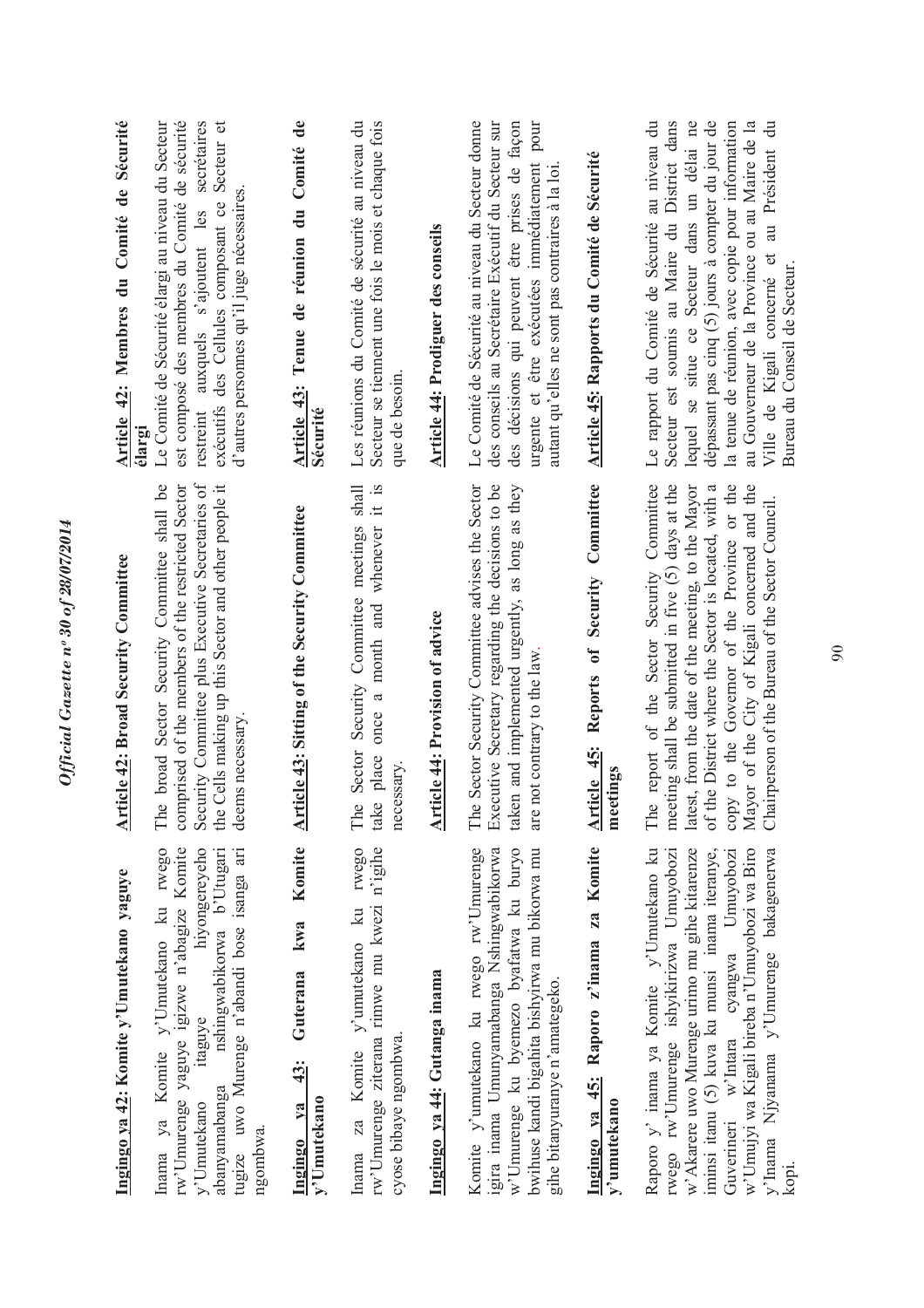| UMUTWE WA V: INGINGO ZINYURANYE<br><b>N'IZISOZA</b>                                                                                                                                                                    | AND<br><b>MISCELLANEOUS</b><br><b>FINAL PROVISIONS</b><br>Ÿ:<br><b>APTER</b><br>FU                                                                                                                                                  | DISPOSITIONS DIVERSES<br><b>CHAPITRE V:</b><br>ET FINALES                                                                                                                                                                                                             |
|------------------------------------------------------------------------------------------------------------------------------------------------------------------------------------------------------------------------|-------------------------------------------------------------------------------------------------------------------------------------------------------------------------------------------------------------------------------------|-----------------------------------------------------------------------------------------------------------------------------------------------------------------------------------------------------------------------------------------------------------------------|
| Ingingo ya 46: Amabwiriza ya Minisitiri ufite<br>ubutegetsi bw'lgihugu mu nshingano ze                                                                                                                                 | the Minister in<br>Article 46: Instructions of<br>charge of local Government                                                                                                                                                        | Article 46: Instructions du Ministre ayant<br>l'Administration Locale dans ses attributions                                                                                                                                                                           |
| Haseguriwe ibiteganywa n'iri teka, Minisitiri ufite<br>Ubutegetsi bw'Igihugu mu nshingano ze ashobora<br>agamije kubungabunga<br>z'imitegekere y'Igihugu<br>umutekano mu nzego<br>amabwiriza<br>zinyuranye.<br>gutanga | Subject to the provisions of this Order, the<br>Minister in charge of local Government may<br>institute guidelines aiming at preserving security<br>in different administrative entities.                                           | Sous réserve des dispositions du présent arrêté, le<br>sauvegarder la sécurité au sein des diverses entités<br>Ministre ayant l'administration locale dans ses<br>attributions peut donner des instructions visant à<br>administratives.                              |
| ry'ingingo<br>Ivanywaho<br>zinyuranyije n'iri teka<br>47:<br>$1$<br>Ingingo                                                                                                                                            | <b>Article 47: Repealing provision</b>                                                                                                                                                                                              | <b>Article 47: Disposition abrogatoire</b>                                                                                                                                                                                                                            |
| Ingingo zose z'amateka abanziriza iri kandi<br>zinyuranyije na ryo zivanyweho.                                                                                                                                         | prior provisions contrary to this Order are<br>hereby repealed<br>$\overline{AB}$                                                                                                                                                   | Toutes les dispositions antérieures contraires au<br>présent arrêté sont abrogées                                                                                                                                                                                     |
| Ingingo ya 48: Abashinzwe kubahiriza iri teka                                                                                                                                                                          | the<br>Article 48: Authorities responsible for<br>implementation of this Order                                                                                                                                                      | Article 48: Autorités chargées de l'exécution du<br>présent arrêté                                                                                                                                                                                                    |
| Minisitiri w'Ubutegetsi<br>w'Ubutabera/Intumwa Nkuru ya Leta basabwe<br>Minisitiri<br>bw'Igihugu, Minisitiri w'Umutekano mu Gihugu,<br>na<br>w'Ingabo<br>w'Intebe,<br>kubahiriza iri teka.<br>Minisitiri<br>Minisitiri | Minister of Defence and the Minister of<br>Government, the Minister of Internal Security, the<br>Prime Minister, the Minister of Local<br>entrusted with the<br>Justice/Attorney General are<br>implementation of this Order<br>The | $\rm{de}$<br>Justice/Garde des Sceaux sont chargés de la mise<br>l'Administration Locale, le Ministre de l'Intérieur,<br>le Ministre de la Défense et le Ministre de la<br>Ministre<br>$\frac{1}{2}$<br>en exécution du présent arrêté.<br>Ministre,<br>Premier<br>Le |
| 49: Igihe iri teka ritangira<br>Ingingo ya<br>gukurikizwa                                                                                                                                                              | Article 49: Commencement                                                                                                                                                                                                            | Article 49: Entrée en vigueur                                                                                                                                                                                                                                         |
| munsi<br>ritangarijweho mu Igazeti ya Leta ya Repubulika<br>$\overline{\mathbf{a}}$<br>gukurikizwa<br>Iri teka ritangira<br>y'u Rwanda                                                                                 | This Order shall come into force on the date of its<br>publication in the Official Gazette of the Republic<br>of Rwanda                                                                                                             | Le présent arrêté entre en vigueur le jour de sa<br>publication au Journal Officiel de la République<br>du Rwanda                                                                                                                                                     |